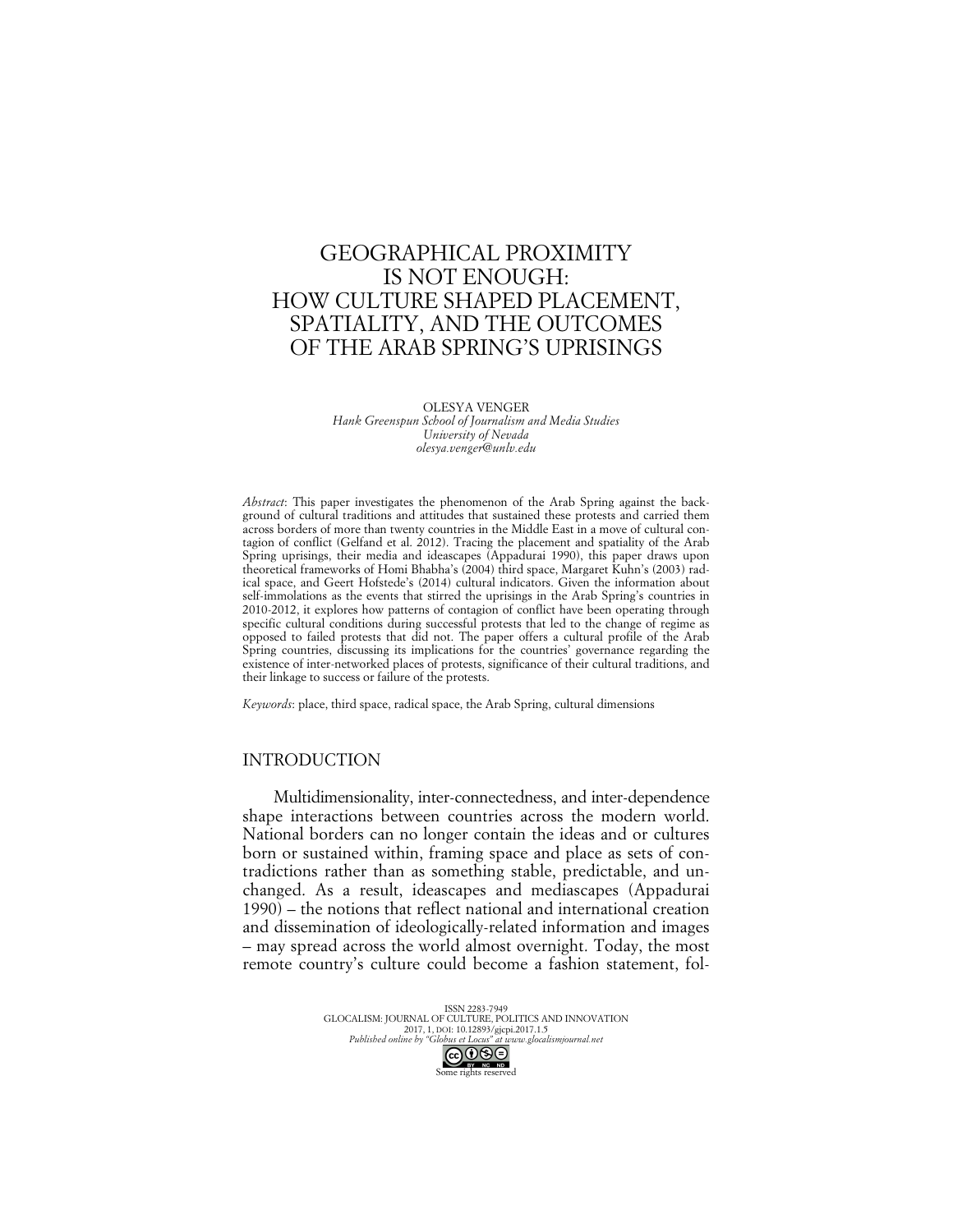lowed by the rest of the world, renowned and celebrated globally. The modern era, where global and local issues coexist, sometimes either complementing or contradicting each other, presents more paradoxes than solutions to communication researchers.

One of such paradoxes is the strategic communication between the publics in the so-called Arab Spring countries. A contagion-like phenomenon (Matesan 2012) that meshed ideascapes of mass unrest and mediascapes of unbearable human suffering, the Arab Spring as a series of protests across the Middle East engulfed more than twenty countries. These protests resulted in change of regime in some countries, bloodshed in others, and concessions to the public on the part of the governments in yet other countries. A series of mass protests that have led to regime change in Tunisia, Egypt, Libya, and Yemen; mass uprisings in Bahrain, Syria, Algeria, Iraq, Jordan, Kuwait, Morocco, and Oman; and minor protests in Lebanon, Mauritania, Iran, Djibouti, Saudi Arabia, and Sudan, the Arab Spring represents a phenomenon that facilitates spatial, cultural, economic, and political understanding of societies (Blight et al. 2012). Among many other questions, it also raises questions regarding government effectiveness and the role of cultural traditions when it comes to consequences (e.g., successes or failures of the protests) and pre-cursors of the revolutions.

The Arab Spring protests exemplify the revolution-related phenomenon that mostly happened during 2010-2012, but still continues in some countries today, and that demonstrated to the world the power of the public's discourse and rage (Karolak 2013). Because of some countries' successes and other countries' failures in changing ruling regimes, the Arab Spring uprisings represent a somewhat paradoxical phenomenon.

Assuming that spatial proximity (and therefore contagion of conflict) has had a role in revolutionary regime change, Algeria would have had a regime change, since it is situated near Tunisia and Libya, both of whom had successful regime changes as a result of mass protests. However, Algeria did not see a regime change during the Arab Spring. Can this situation be explained by the fact that its other neighboring countries, Mauritania specifically, had only minor protests? Can this be explained, albeit indirectly, by the fact that the protests in Morocco, another neighboring country of Algeria, were not as successful as those in Libya and

> ISSN 2283-7949 GLOCALISM: JOURNAL OF CULTURE, POLITICS AND INNOVATION 2017, 1, DOI: 10.12893/gjcpi.2017.1.5 *Published online by "Globus et Locus" at www.glocalismjournal.net* COSO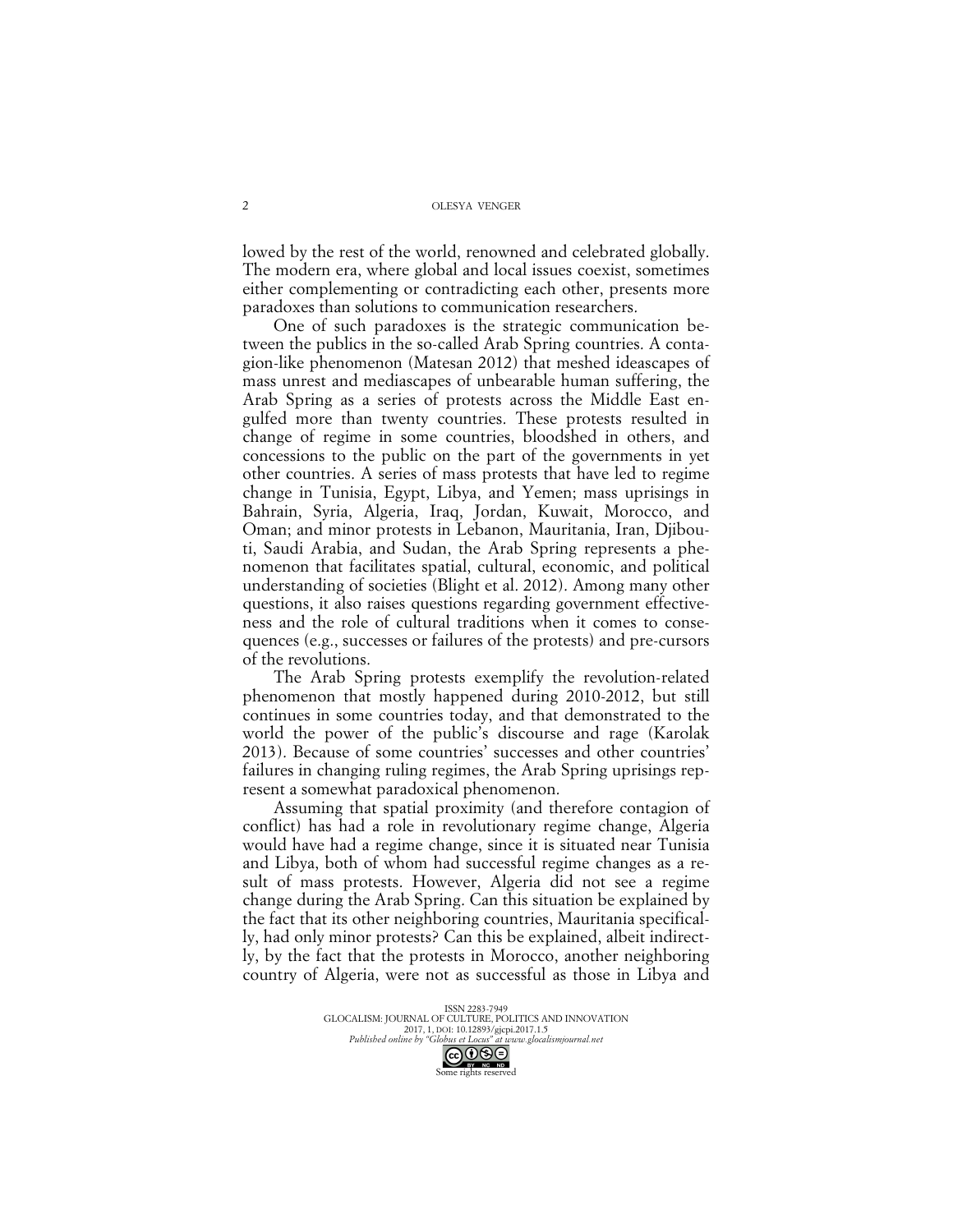Tunisia? The answers to these questions will contribute to shaping an understanding of the fundamental issues when it comes to the pre-cursors of civil turmoil and its appeasement or reinforcement.

While the question of success when it comes to Arab Spring uprisings merits research attention (Hess 2013), its complexity calls for spotlighting every aspect of political, social, economic, and cultural life. Apart from the work on contagion (Matesan 2012), little research has been done on developing an explanation for the Arab Spring events that would fit the historical timelines of all countries-participants in the movement.

International scholars tended to descriptively study the Arab Spring on a case-by-case basis, often without theorizing about these uprisings. For example, research on the Bahraini protests explored revolutionary uprisings from the local stance (Al-Rawi 2015). Supporting the idea of contagion as the main force behind the Arab Spring, some mainly focused on the media coverage in the European newspapers (Golan 2013) and on the U.S. television (Guzman 2015). These studies demonstrated that western media framed the discourse of the revolutionary uprisings in the Arab Spring countries by promoting pro-democratic values, but failed to provide a roadmap, a cultural profile, to conceptualizing the Arab Spring as a phenomenon specifically and among other similar protests generally.

It would have been a mistake to say that there are many studies explaining what happened during the Arab Spring when it comes to the successes of failures of protests. A wave of research stimulated by the Arab Spring uprisings, provided descriptive accounts of these movements' successes regarding the people's use of technology (Gillespie 2013; Markham 2014), human bodies (Halverson et al. 2013; Kraidy 2016), and public spaces (Allegra et al. 2013; Lennon 2014), but, despite the cultural similarities of the Arab Spring nations, no attempts have been made to outline, let alone synthesize, knowledge about revolutions, successful and not, thus far, specifically in terms of culture, space, and place. No study has attempted to investigate why economic, political, social, and cultural factors influenced the success of the revolutionary movements in one country and not others.

This study sets out to explore how the patterns of cultural contagion of conflict have been operating through specific cultural conditions (e.g., cultural indicators), places (e.g., central squares

> ISSN 2283-7949 GLOCALISM: JOURNAL OF CULTURE, POLITICS AND INNOVATION 2017, 1, DOI: 10.12893/gjcpi.2017.1.5 *Published online by "Globus et Locus" at www.glocalismjournal.net* COOSE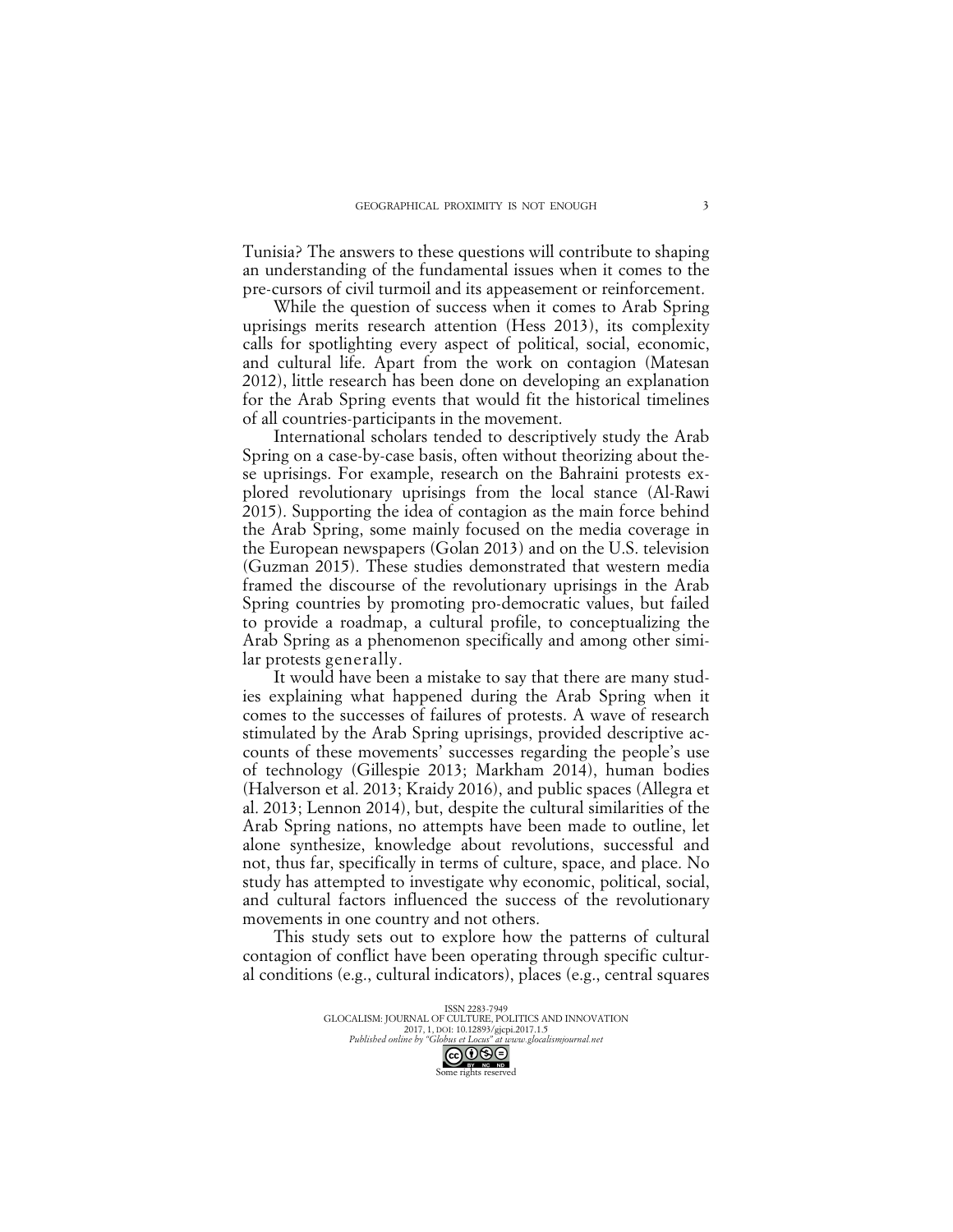of the countries), spaces (e.g., third space, radical space), and ideological and cultural frames (ideoscapes, mediascapes, and culturescapes) during successful as opposed to failed popular mobilization movements of the Arab Spring in 2011-2012. This paper suggests that, given the spatiality of the protests, a look at the cultural indicators (Hofstede 2014) for the Arab Spring countries may provide an additional perspective toward developing an understanding of what happened during the Arab Spring in the countries of successful versus unsuccessful revolutionary uprisings. Exploring challenges faced by these countries regarding their territories, borders, and perceptions of place and space, this paper outlines a culture-related roadmap that may enhance an understanding of Arab Spring among similar protests and popular mobilization movements-related phenomena.

The purpose of this paper is to trace the spatiality and placement of the Arab Spring uprisings, while applying the theoretical frameworks of third space, radical space, and cultural contagion of conflict to frame these events, given their mediascapes and ideascapes. Drawing on Geert Hofstede's (2014) cultural indicators, this paper aims to explore the role of cultural practices in the genesis of the protests and their successful resolution. It poses the following questions: How can the Arab Spring protests contribute to an understanding of cultural contagion of conflict across places and spaces? How can mediascapes, especially those associated with culture, as the pre-cursors of the protests, inform an understanding of the Arab Spring uprisings' spatiality and their outcomes?

This article first considers the definitional issues related to the notions of revolution as opposed to protests and the differences between the two. Then, it introduces the background to the Arab Spring's protests, given cultural traditions of the counties involved. Next, it reviews the theoretical frameworks for space and cultural indicators. Finally, exploring the idea of the cultural contagion of conflict, which seems to have been adopted by the majority scholars who have been studying the Arab Spring (Matesan 2012), this paper's discussion focuses on the interconnections between the cultural traditions, placement, and spatiality of the revolutionary events with different outcomes, arguing that a more nuanced perspective is needed to understand the Arab Spring in light of cultural contagion of conflict. And the investigation of the

> ISSN 2283-7949 GLOCALISM: JOURNAL OF CULTURE, POLITICS AND INNOVATION 2017, 1, DOI: 10.12893/gjcpi.2017.1.5 *Published online by "Globus et Locus" at www.glocalismjournal.net* GOSO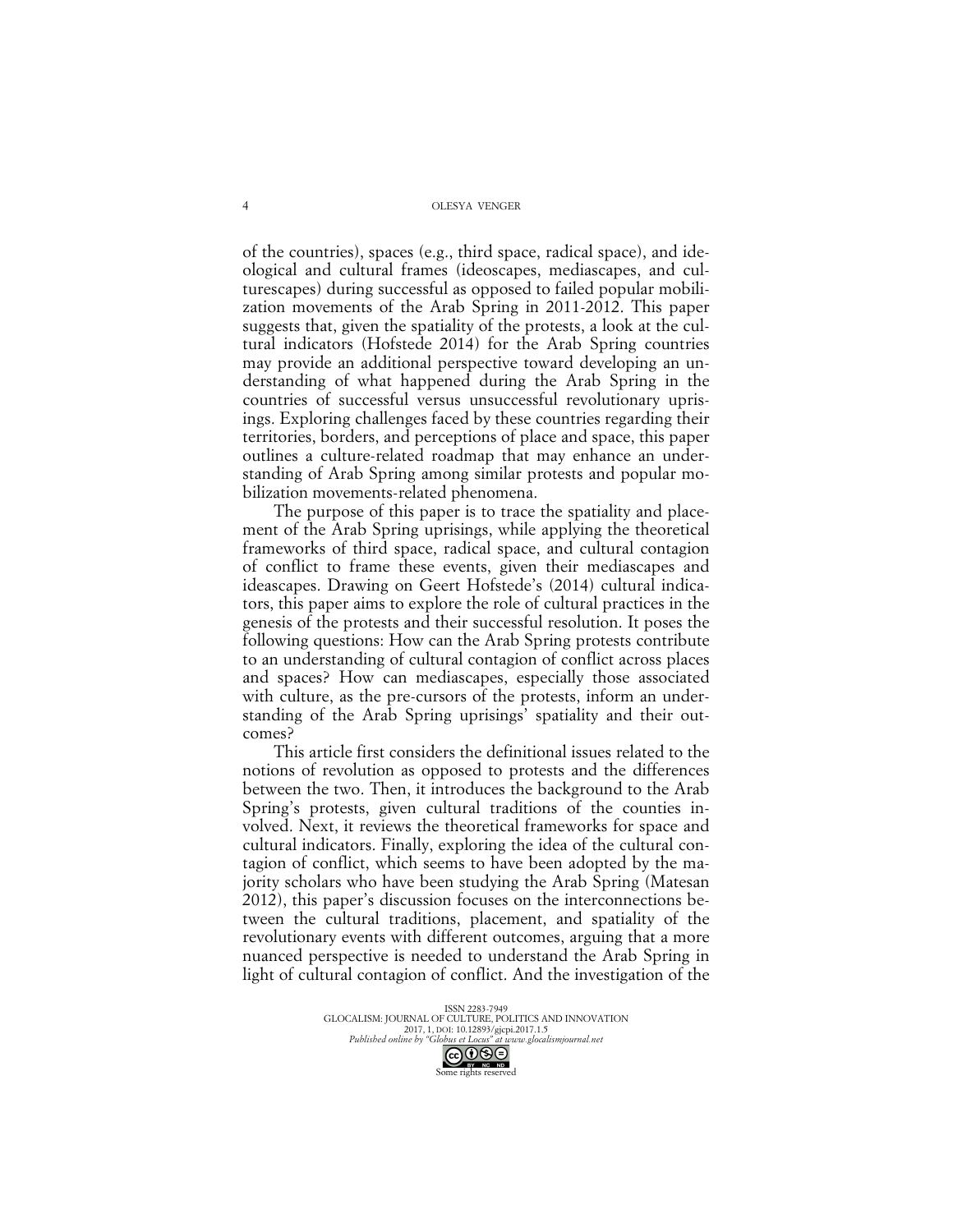Arab Spring uprisings in light of cultural dimensions provides this perspective.

# DEFINITIONS: REVOLUTION VERSUS MASS PROTESTS

Revolutions, protests, popular mobilization movements and uprisings have been continuously present in the world throughout its existence. Successful revolutions of Russia, France, and China are classic examples of this phenomenon (Skocpol 1989), whereas unsuccessful revolutions raise questions, many of which remain unanswered.

What constitutes a revolution has been subject of widespread debate among socio-political scholars (Snyder 1999). Some authors make distinctions between social and political revolutions (e.g., Skocpol 1989), while others imply that regime change constitutes a necessary condition under any definition of revolution (Yoder 1926). Terms like "mass mobilization protests", "democratization movements" and "popular mobilization movements" are typically associated with revolutions and misrepresented as such (Gothoskar et al. 1982; Tilly 1994; Collins 1995; Barker & Mooers 1997; Slater 2009; Fishman 2011). Similarly, affective and transitional states like "upheaval", "unrest", "turmoil", "instability", "disorder", and "disturbance" are often used to describe nations' socio-political circumstances in pre- and post-revolution time periods, but none of these particular circumstances themselves are necessary or sufficient conditions for revolutions.

Given the debate on the nature of revolutions and what can be considered successful revolution versus an unsuccessful revolution, this paper borrows the definition of the revolutionary situation, proposed by Vladimir Lenin, one of the most successful revolutionaries of the 20<sup>th</sup> century. Lenin (1915) identified volatile situations that precede revolutions as "revolutionary situations". Lenin (1915) indicated three components of revolutionary situations that, if combined, can lead to a successful revolution. Specifically, in his essay, *The Collapse of the Second International*, Lenin (1915) identified the following elements of the revolutionary situation  $-$  a situation that can precede a revolution: *a*) when it is impossible for the ruling class to maintain their rule without any change, when there is a crisis in one form or another in the upper

> ISSN 2283-7949 GLOCALISM: JOURNAL OF CULTURE, POLITICS AND INNOVATION 2017, 1, DOI: 10.12893/gjcpi.2017.1.5 *Published online by "Globus et Locus" at www.glocalismjournal.net* Some rights reserved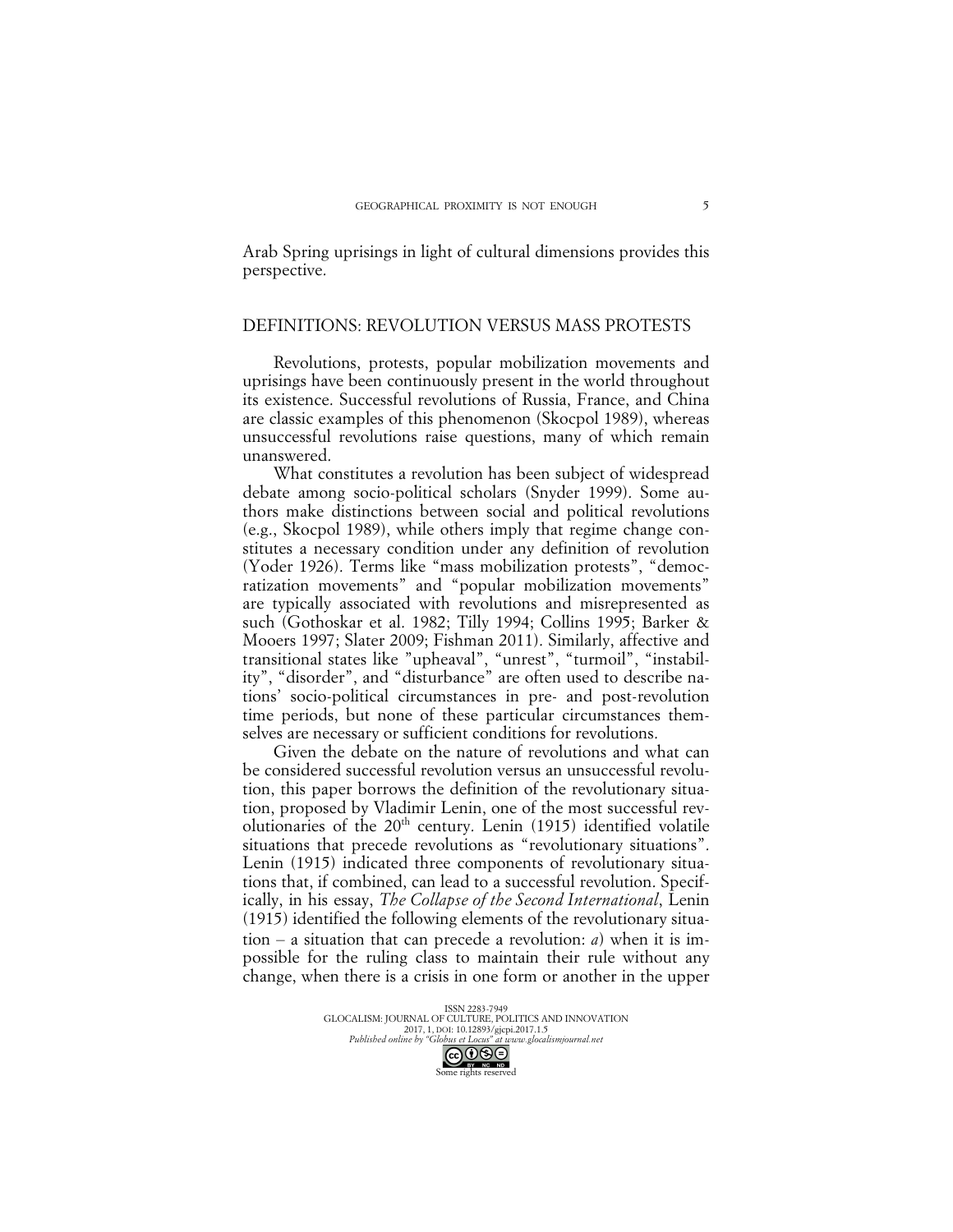classes; *b*) when suffering and want of the oppressed have grown more acute than usual; *c*) when, as a consequence of the above, there is a considerable increase in the activity of the masses, who uncomplainingly allow themselves to be robbed in peace time, but revolt in other times. (Lenin 1915 [1925]: 213-214).

The application of these definitions to the Arab Spring uprisings' countries resulted in their classification into the countries with the most successful movements (group *a*), the countries with somewhat successful movements (group *b*), and the countries with unsuccessful movements (group *c*). The countries belonging to group *a*) had all key elements of the revolutionary movements present, the countries belonging to group *b*) had only two elements, finally, the countries belonging to group *c*) had only one element of the revolutionary activity present during the uprisings (see Tab. 1).

## THE PROTEST CULTURE IN THE COUNTRIES OF THE ARAB SPRING UPRISINGS

The bulk of the Arab Spring protests lasted from December of 2010 to December of 2012, encompassing various nations, stimulating economic, social, cultural, and political trends. All countries of the Arab Spring had protests, even though these protests began, in some cases, as individual acts culminating in selfimmolations or suicidal self-burnings in public space. Different in their intensity, the protests that followed self-immolations in the majority of the Arab Spring countries gathered people who were united in their desire for political and economic reforms. Specifically, Saudi Arabia and Oman saw minor protests, whereas Egypt, Tunisia, and Libya saw major protests, followed by the regime change. The governments' concessions to the public regarding the governance and reforms in Bahrain and Kuwait as well as monetary concessions in Saudi Arabia resulted in the gradual subsiding of protests in these respective countries.

Historically, a self-immolation of the street vendor in Tunisia on December 19, 2010 triggered the events of the Arab Spring. Many countries witnessed self-immolations of the street vendors, workers, and peasants. These acts of despair followed each other, virally spreading across the region (Hess 2013). The protests in all

> ISSN 2283-7949 GLOCALISM: JOURNAL OF CULTURE, POLITICS AND INNOVATION 2017, 1, DOI: 10.12893/gjcpi.2017.1.5 *Published online by "Globus et Locus" at www.glocalismjournal.net* Some rights reserved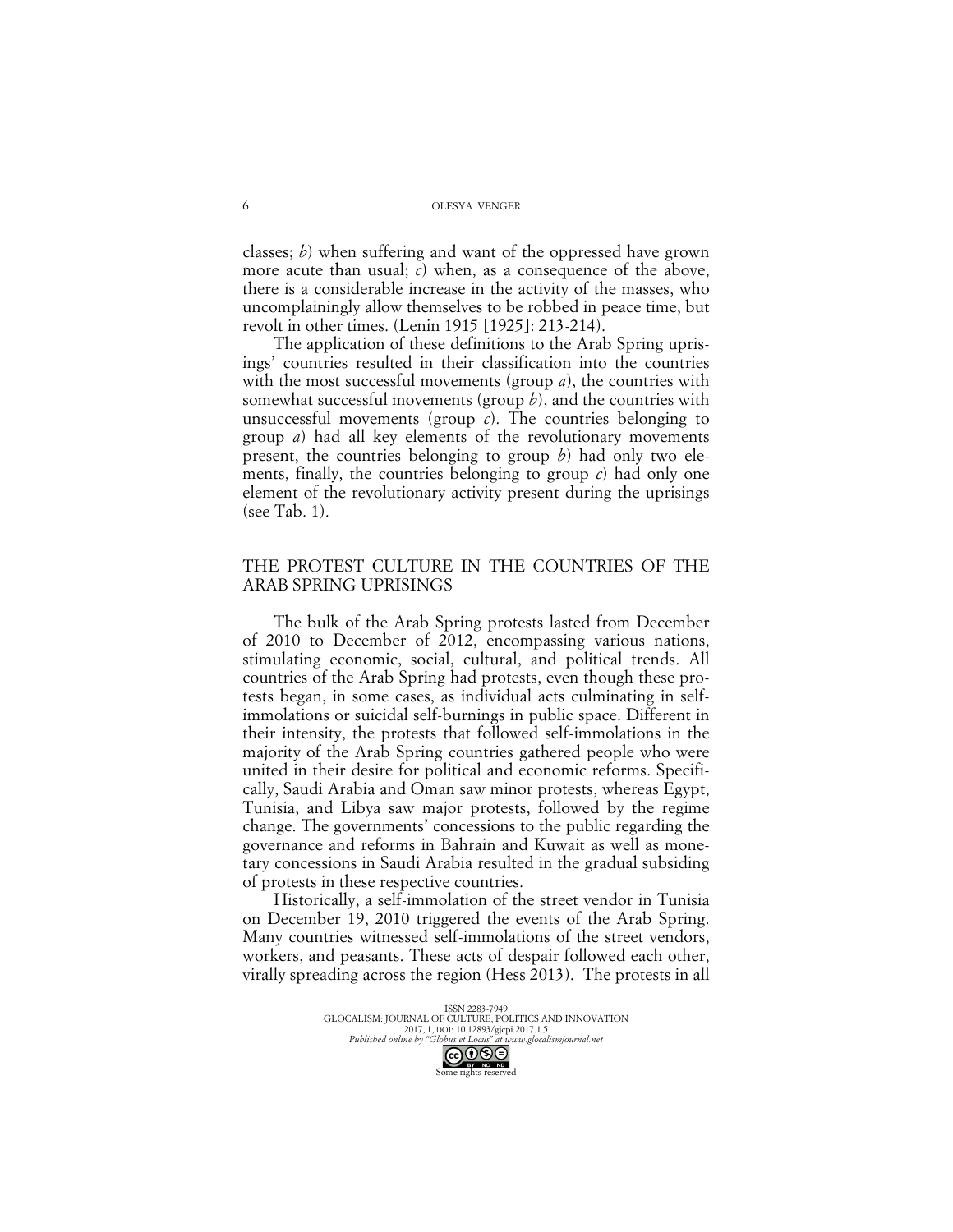| Countries                                                                 | Nations (Year of Mass Pro-<br>test) |  |  |
|---------------------------------------------------------------------------|-------------------------------------|--|--|
|                                                                           | Yemen $(2011)$                      |  |  |
|                                                                           | Tunisia (2010)                      |  |  |
| Group 1<br>(nations with three definitional attributes                    | Egypt $(2011)$                      |  |  |
| of revolutionary situations)                                              | Libya (2011)                        |  |  |
|                                                                           | Algeria (2010)                      |  |  |
|                                                                           | $\text{Iraq}(2011)$                 |  |  |
|                                                                           | Mauritania (2011)                   |  |  |
| Group 2                                                                   | Bahrain (2011)                      |  |  |
| (nations with two definitional attributes<br>of revolutionary situations) | Syria (2011)                        |  |  |
|                                                                           | Kuwait (2011)                       |  |  |
|                                                                           | Oman (2011)                         |  |  |
|                                                                           | Jordan (2011)                       |  |  |
| Group 3                                                                   | Sudan (2011)                        |  |  |
| (nations with one definitional attribute<br>of revolutionary situations)  | Morocco (2011)                      |  |  |
|                                                                           | Djibouti (2011)                     |  |  |
|                                                                           | Saudi Arabia (2011)                 |  |  |
|                                                                           | United Arab Emirates<br>(2011)      |  |  |

Tab. 1. *Classification of the Arab Spring countries according to successes/failures of their revolutionary situations*

but four countries (Libya, Syria, Oman, and Djibouti) started with self-immolations (e.g., a suicidal self-burning of a street vendor in Tunisia). The wave of self-immolations spread through the Middle East to engulf Egypt and Yemen. Copycat self-immolations appeared in Algeria, Mauritania, Bahrain, Iraq, Jordan, Sudan, Morocco, and Saudi Arabia.

Psychologically, a person's urge to slowly die in public from self-inflicting injuries comes from the situation when "suffering

> ISSN 2283-7949 GLOCALISM: JOURNAL OF CULTURE, POLITICS AND INNOVATION 2017, 1, DOI: 10.12893/gjcpi.2017.1.5 *Published online by "Globus et Locus" at www.glocalismjournal.net* COOSE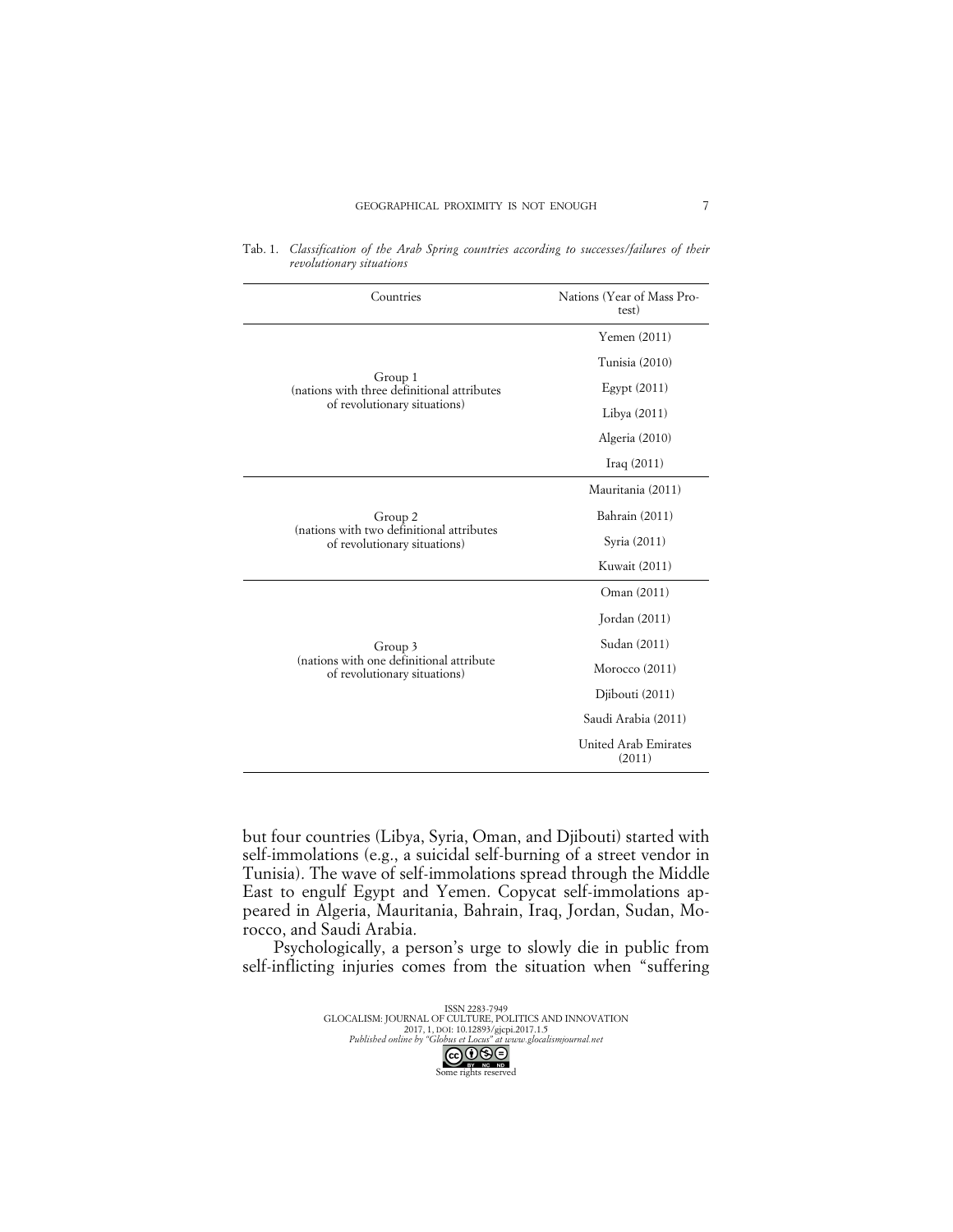and want of the oppressed have grown more acute than usual" (Lenin 1915). Here, the act of public death may be not only be a means of attracting attention to the issue of one's poverty and unemployment, but also be an act of desperation that can transform cultures of protests across the Arab nations into "a political hurricane" (Höges 2011). Self-immolation is an act of not being able to reconcile with life as is, an act of silent but powerful protest that tells the public about unbearable suffering experienced by the person, which, per definition of the revolutionary situation (Lenin 1915), often results in the person's willingness to revolt against the regime or the government system even if the cost of this revolt is his or her life.

Culturally, the public of Tunisia, Egypt, Yemen, Algeria, Iraq, Morocco, Mauritania (Fadel 2011), Jordan (Associated Press 2011), Bahrain (Toumi 2012), and Saudi Arabia (BBC 2011) began practicing "death by fire" or self-immolation before the Arab Spring protests to escape "life not worth living" (Kimball 2011). This practice quickly became not only a means of showing an act of despair, but also a political statement, a calling to the others who continue to live without "human dignity" (Kimball 2011) to rise in protest, in an attempt to change their situation for the better.

Fire is cheap to obtain and in the majority of the instances it fulfills a goal of a person who is committing suicide. In fact, selfimmolation is a popular method of suicide in many of the Middle Eastern countries, including Iraq, where approximately 150 women set themselves on fire in the Kurdistan every year (Stoter 2013). However, in contrast to the acts of self-immolations in private or semi-private spaces, if conducted in public space, "self-immolation is a deliberate, determined and painfully expressive form of individual protest" (Bratadan 2012). One needs the audience for the act of self-immolation to become an effective protest. For a breakdown of the Arab Spring countries, classified according to the types of the revolutionary situations (Lenin 1915), see Table 1.

When the Arab Spring countries saw people's self-immolations across the region, self-immolation, as a primordial medium, has become a tool that united the publics of the Arab Spring countries in their people's desire to overcome the message of prehistoric fear, communicated by self-immolations. Relying on the ideascape of non-conformity and the resistance to the regime, self-immolations became the public's tools to express dissatisfaction with the state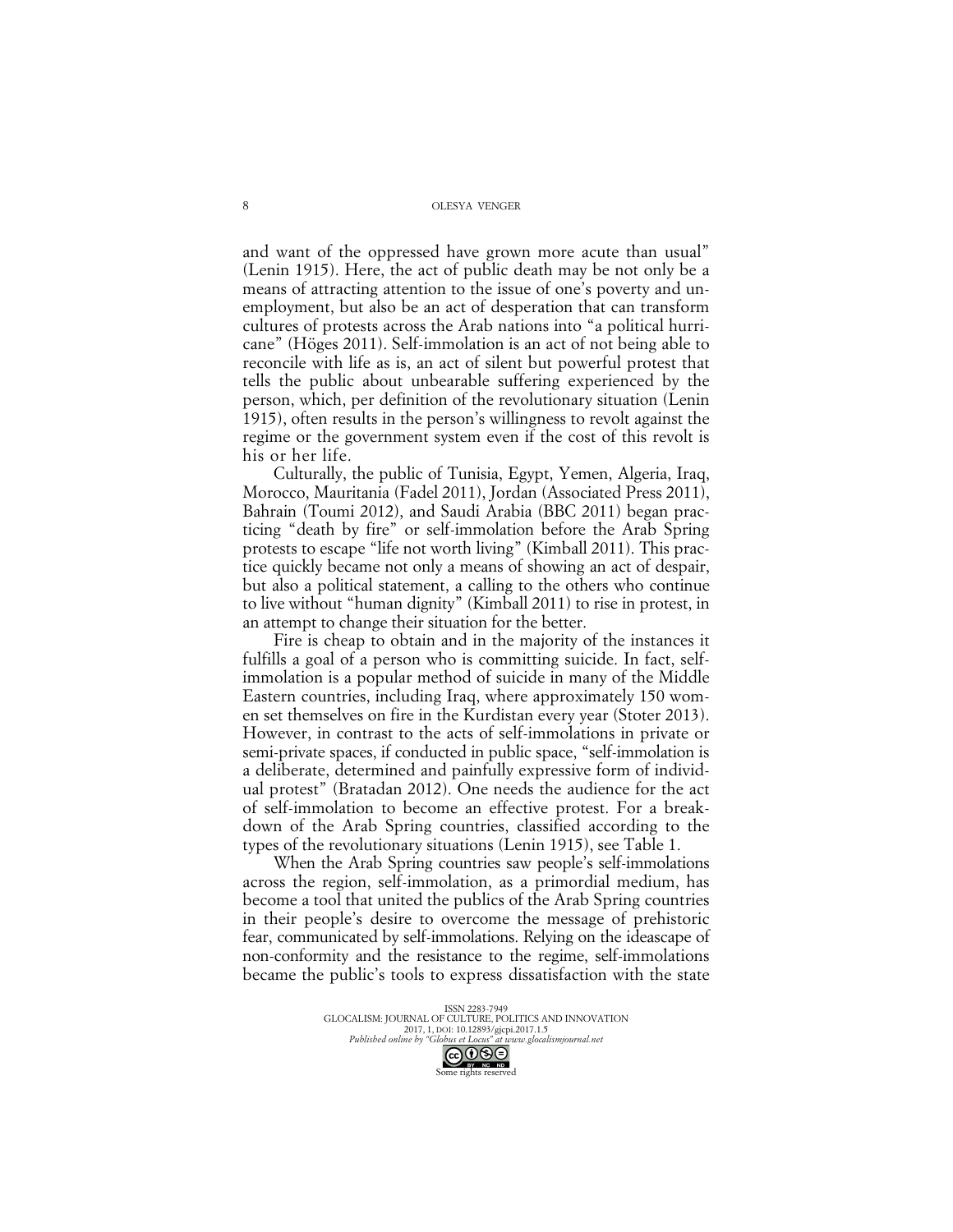of affairs, hoping for changes it by means of protests. Naturally, self-immolations alone could not have brought social change or change in the regime (Bradan 2012), since the act of selfimmolation only constitutes one part of the revolutionary situation on the part of one person. But during the Arab Spring, these acts went viral, consuming the region, and becoming a symbol of protest. However, for the regime change to occur, more than one element of the revolutionary situation has to be in place, including, among other conditions, suitable cultural environment.

## CONCEPTUAL FRAMEWORK

#### *Reflecting traditions and attitudes: Geert Hofstede's cultural indicators*

Hofstede's (2014) project of cultural indicators was instrumental for research in outlining global cultural attitudes toward the major issues in societies. Hofstede surveyed the public's attitudes in 40 countries, expanding the number of countries to 93 in 2010 (de Mooij 2004).

As a result of his cross-cultural survey, Hofstede developed six dimensions of national cultures, the attributes of which reflect cultural values of: *a*) masculinity/femininity, *b*) power distance, *c*) individualism/collectivism, *d*) long term orientation, *e*) indulgence, and *f*) uncertainty avoidance. Each cultural dimension is measured on a scale of 1 to 100, with 1 being low and 100 being high on a particular dimension.

The dimension of masculinity/femininity (*MAS*) reflects a preference for "achievement, heroism, assertiveness and material rewards for success" (Hofstede 2014). One of the major implications related to societies that score high on masculinity is the appreciation of an aggressive approach to business. In comparison, the more feminine the society is, the more likely its members care about each other's success.

Hofstede's dimension of power distance (*PDI*) refers to political, economic, and social mobility. It is described as "the degree to which the less powerful members of a society accept and expect that power is distributed unequally" (Hofstede, 2014). Social mobility is low in the countries that scored high on the dimension of power distance and vice versa.

> ISSN 2283-7949 GLOCALISM: JOURNAL OF CULTURE, POLITICS AND INNOVATION 2017, 1, DOI: 10.12893/gjcpi.2017.1.5 *Published online by "Globus et Locus" at www.glocalismjournal.net* Some rights reserved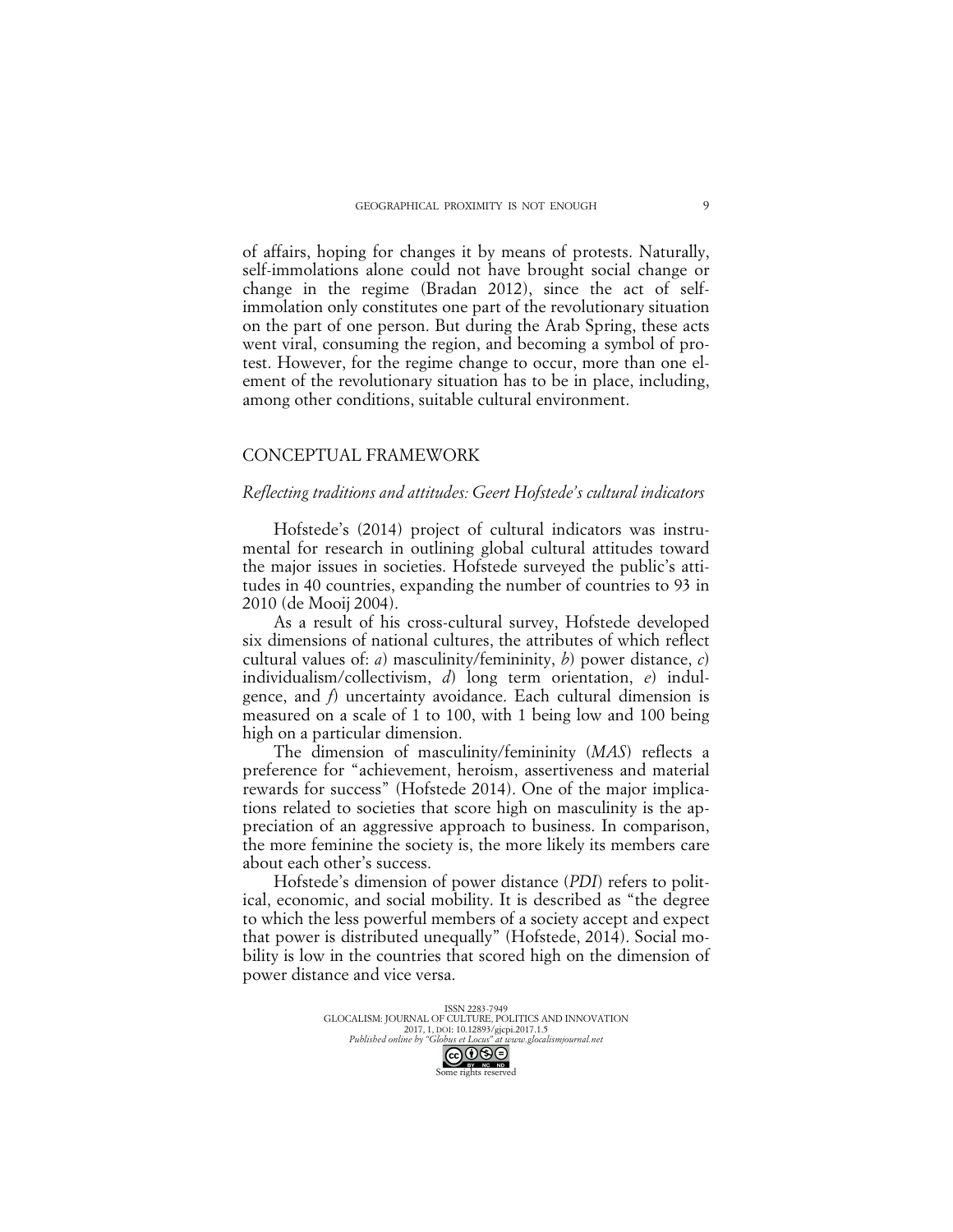The dimension of individualism/collectivism (*IDV*) refers to "a preference for a loosely-knit" as opposed to "a tightly-knit" framework. The members of the former are expected to follow nuclear family customs, whereas the members of the latter are expected to live by the extended family traditions.

Hofstede's dimension of long term orientation or pragmatism (*LTO*) refers to the maintenance of customs. People who live in societies scoring low on this dimension prefer to treat any changes in their lives with suspicion. People who live in societies that scored high on this dimension prefer to encourage education as "a way to prepare for the future" (Hofstede 2014).

The dimension of indulgence/restraint (*IND*) refers to tactics and strategies implemented by societies either to encourage peoples' gratification of restrain of their needs. Cultural traditions and customs also contribute to this dimension.

The dimension of uncertainty avoidance (*UAI*) refers to the ability of people to maintain composure and patience while facing uncertainty. The societies scoring low on this dimension "maintain a relaxed attitude in which practice counts more than principles" (Hofstede 2014). The societies scoring high on this dimension honor customs rather than challenge them. See available data for cultural indicators of the Arab Spring countries in Tab. 2.

All countries of the Arab Spring scored high on the dimension of power. For example, Iraq scored high on this dimension with a score of 95, which means that people accept a hierarchical order in which everybody has a place and which needs no further justification. At the same time, Iran receives an intermediate score of 58 on this dimension, so it is a hierarchical society, meaning that people accept a hierarchical order in which everybody has a place and which needs no further justification. Hierarchy in an organization is seen as reflecting inherent inequalities, centralization is popular, subordinates expect to be told what to do and the ideal boss is a benevolent autocrat (Hofstede 2014).

On the dimension of masculinity, Kuwait scored 40 and is thus considered a relatively feminine society. In Feminine countries the focus is on "working in order to live", managers strive for consensus, people value equality, solidarity and quality in their working lives. Conflicts are resolved by compromise and negotiation. Incentives such as free time and flexibility are favored. Focus is on well-being, status is not shown. An effective manager is a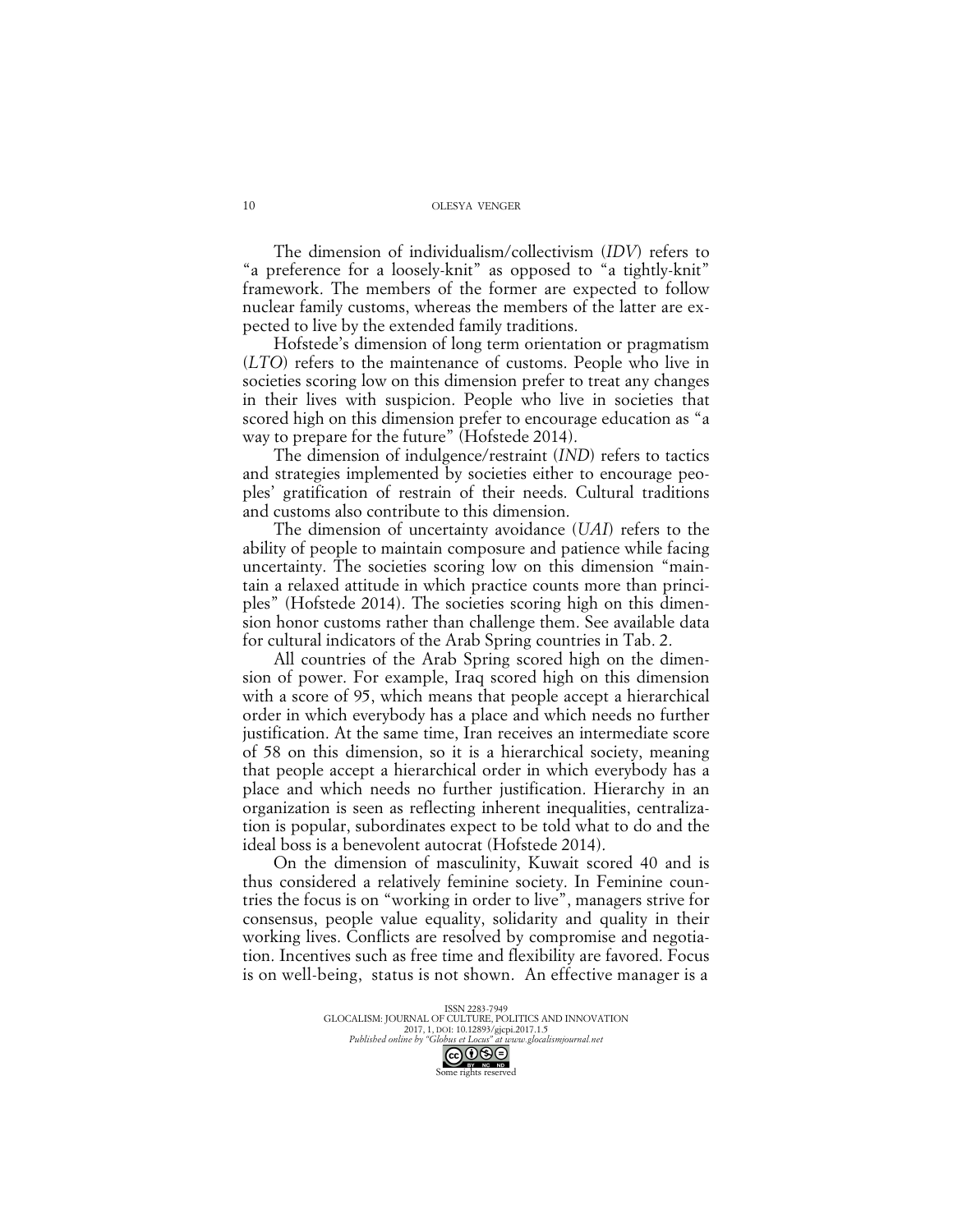| Countries<br>by group <sup>*</sup> | <b>Nations</b><br>(Year of Mass<br>Protest)                                                                                                                                      | Power Distance<br>Index (PDI)                         | Masculinity<br>Femininity<br>(MAS)                    | Individualism<br>Collectivism<br>(IDV)                | Pragmatism<br>(LTO)                                    | Indulgence<br>Restraint<br>(IND)                       | Uncertainty<br>Avoidance Index<br>(UAI)               |
|------------------------------------|----------------------------------------------------------------------------------------------------------------------------------------------------------------------------------|-------------------------------------------------------|-------------------------------------------------------|-------------------------------------------------------|--------------------------------------------------------|--------------------------------------------------------|-------------------------------------------------------|
| Group 1                            | Yemen (2011)                                                                                                                                                                     | N/A                                                   | N/A                                                   | N/A                                                   | N/A                                                    | N/A                                                    | N/A                                                   |
|                                    | Tunisia (2010)                                                                                                                                                                   | N/A                                                   | N/A                                                   | N/A                                                   | N/A                                                    | N/A                                                    | N/A                                                   |
|                                    | Egypt (2011)                                                                                                                                                                     | 70                                                    | 45                                                    | 25                                                    | 7                                                      | $\overline{4}$                                         | 80                                                    |
|                                    | Libya (2011)                                                                                                                                                                     | 80                                                    | 52                                                    | 38                                                    | 23                                                     | 34                                                     | 68                                                    |
|                                    | Algeria (2010)                                                                                                                                                                   | N/A                                                   | N/A                                                   | N/A                                                   | N/A                                                    | N/A                                                    | N/A                                                   |
|                                    | Iraq $(2011)$                                                                                                                                                                    | 95                                                    | 70                                                    | 30                                                    | 25                                                     | 17                                                     | 85                                                    |
| Group 2                            | Mauritania (2011)                                                                                                                                                                | N/A                                                   | N/A                                                   | N/A                                                   | N/A                                                    | N/A                                                    | N/A                                                   |
|                                    | Bahrain (2011)                                                                                                                                                                   | N/A                                                   | N/A                                                   | N/A                                                   | N/A                                                    | N/A                                                    | N/A                                                   |
|                                    | Syria (2011)                                                                                                                                                                     | 80                                                    | 52                                                    | 35                                                    | 30                                                     | N/A                                                    | 60                                                    |
|                                    | Kuwait (2011)                                                                                                                                                                    | 90                                                    | 40                                                    | 25                                                    | N/A                                                    | N/A                                                    | 80                                                    |
| Group 3                            | Oman (2011)<br>Jordan (2011)<br>Sudan (2011)<br>Morocco (2011)<br>Djibouti (2011)<br>Saudi Arabia<br>(2011)<br>United Arab<br>Emirates (2011)<br>Iran $(2011)$<br>Lebanon (2011) | N/A<br>70<br>N/A<br>70<br>N/A<br>95<br>90<br>58<br>75 | N/A<br>45<br>N/A<br>53<br>N/A<br>60<br>50<br>43<br>65 | N/A<br>30<br>N/A<br>46<br>N/A<br>25<br>25<br>41<br>40 | N/A<br>16<br>N/A<br>14<br>N/A<br>36<br>N/A<br>14<br>14 | N/A<br>43<br>N/A<br>25<br>N/A<br>52<br>N/A<br>40<br>25 | N/A<br>65<br>N/A<br>68<br>N/A<br>80<br>80<br>59<br>50 |

Tab. 2. *Classification of the Arab Spring countries according to their cultural indicators*

supportive one, and decision making is achieved through involvement (Hofstede 2014).

At the same time, Iraq scores 70 on this dimension and is thus a Masculine society. In Masculine countries people "live in order to work", managers are expected to be decisive and assertive, the emphasis is on equity, competition and performance and conflicts are resolved by fighting them out (Hofstede 2014).

On the dimension of individualism, in comparison to Egypt (25), Kuwait (25), Saudi Arabia (25), and UAE (25), Morocco, with a score of 46 along with Lebanon (40) are considered collectivistic societies. This is manifested by a close long-term commitment to the member "group", be that a family, extended family, or extended relationships. Loyalty in a collectivist culture is paramount, and over-rides most other societal rules and regulations. The society fosters strong relationships where everyone takes responsibility for fellow members of their group (Hofstede 2014).

> ISSN 2283-7949 GLOCALISM: JOURNAL OF CULTURE, POLITICS AND INNOVATION 2017, 1, DOI: 10.12893/gjcpi.2017.1.5 *Published online by "Globus et Locus" at www.glocalismjournal.net* നജല me rights reserved

*Note*: Group 1 – Nations with three definitional attributes of revolutionary situations; Group 2 – nations with two definitional attributes of revolutionary situations; Group 3 – nations with one attribute of revolutionary situation.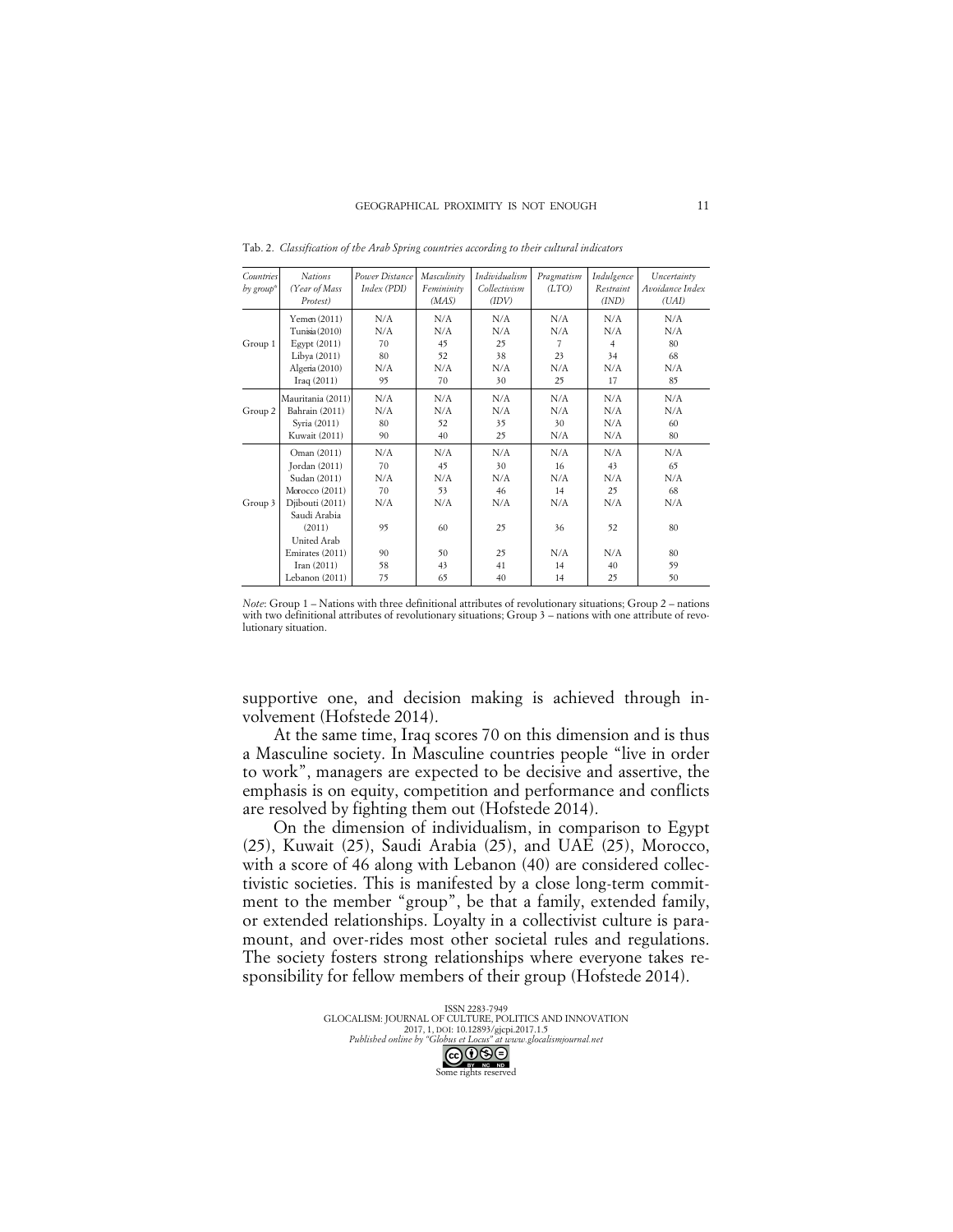On the dimension of pragmatism/long term orientation, the normative nature of Saudi Arabian society can be seen in its low score of 36 on this dimension. People in such societies have a strong concern with establishing the absolute Truth; they are normative in their thinking. They exhibit great respect for traditions, a relatively small propensity to save for the future, and a focus on achieving quick results (Hofstede 2014). On the other hand, Egypt's very low score of 7 indicates that its culture is more normative than that of Saudi Arabia.

Given a successful revolution in Egypt and a failed revolution in Saudi Arabia, the connection between low pragmatism score and success of the revolution versus. high score on pragmatism and failure of the revolution can be made. As to the countries that have low scores on pragmatism and did not experience revolutions and vice versa, several conditions may be to blame. Among these are: external intervention, monetary concessions, state's repression against the protesters.

Similar logic can be applied to the cultural dimension of indulgence and restraint and its impact on the outcome of the revolutionary uprisings. The less restrictive the government of the country is, the less its publics are willing to participate in the revolution. According to this dimension, Egypt is shown as a very restrained country with a score of 4. Societies with a low score in this dimension have a tendency to cynicism and pessimism. Also, in contrast to indulgent societies, restrained societies do not put much emphasis on leisure time and control the gratification of their desires, whereas Iran and Jordan (40) and (43) respectively shown to be the countries that cultivate the culture of indulgence (Hofstede 2014).

On the dimension of uncertainty avoidance, Lebanon scored 50, meaning that the public of this country does not have a preference with regard to having an uncertainty-free or uncertaintyabundant lifestyle. In contrast, Iraq scored 85 on this dimension and thus has a high preference for avoiding uncertainty. Countries exhibiting high Uncertainty Avoidance maintain rigid codes of belief and behavior and are intolerant of unorthodox behavior and ideas. In these cultures there is an emotional need for rules (even if the rules never seem to work) time is money, people have an inner urge to be busy and work hard, precision and punctuality are

> ISSN 2283-7949 GLOCALISM: JOURNAL OF CULTURE, POLITICS AND INNOVATION 2017, 1, DOI: 10.12893/gjcpi.2017.1.5 *Published online by "Globus et Locus" at www.glocalismjournal.net*

> > Some rights reserved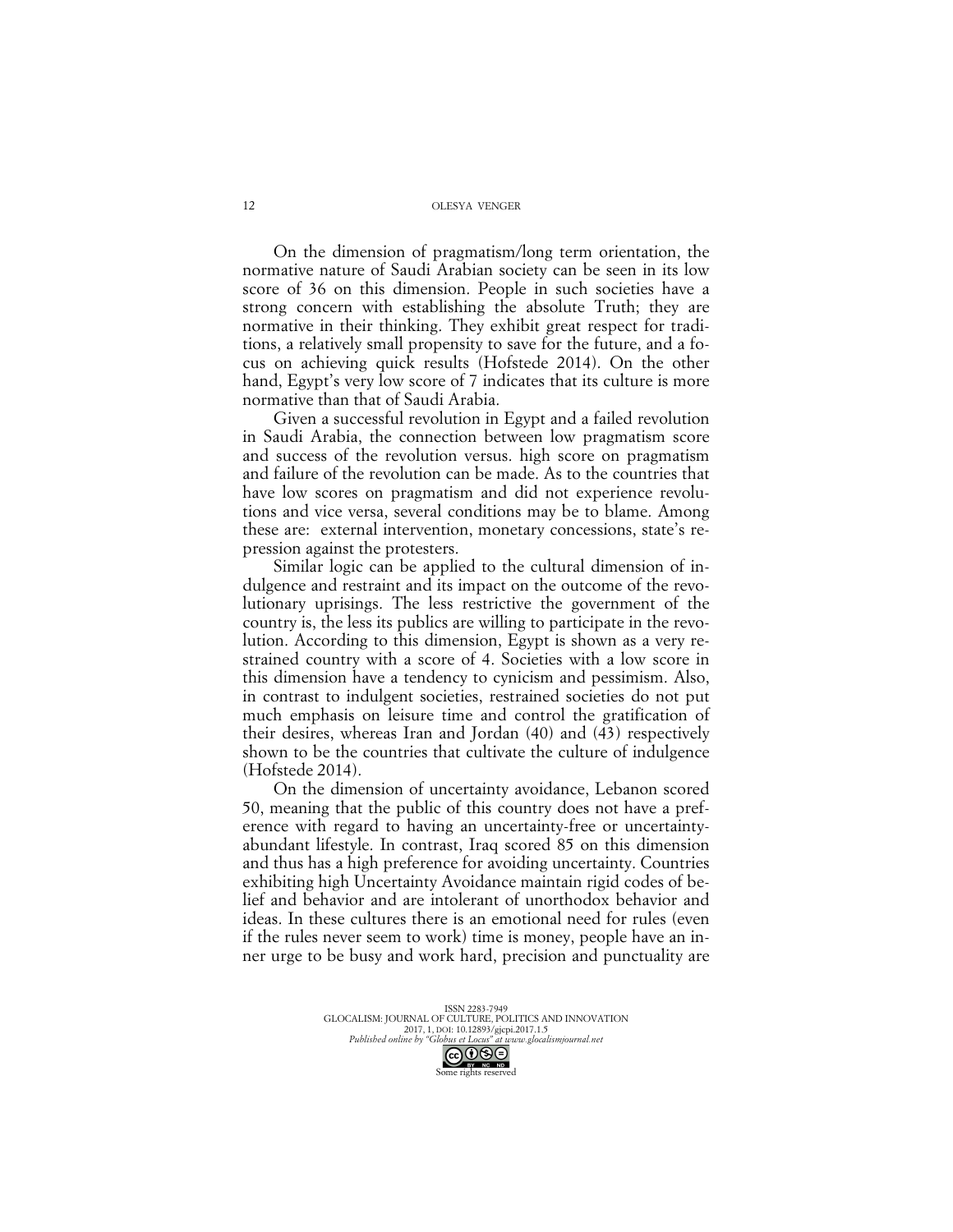the norm, innovation may be resisted and security is an important element in individual motivation (Hofstede 2014).

### *Transforming space: Radical space, third space, radical-to-third space*

As revolutions and mass protests transform places and spaces, and through those, hierarchies of societies, they mark the countries, sometimes scarring them either geographically, reestablishing new boundaries or psychographically, outlining the boundaries of the countries according to a novel set of rules. As spatial practices contribute to transformative politics of places and spaces, studying how different publics transform and spatially appropriate places is one way of understanding these movements.

Referring to how popular mobilization movements use public space to their advantage, Kuhn (2003) denotes their usage of the public spaces as radical democracy, i.e., "a variety of movements that shared the common goal of engaging in politics at the level of everyday life and transforming the social and economic bases of political power" (Kuhn 2003: 7). As a result, spaces occupied by the protesters belong to "radical space". These are political sites outside the state where the disenfranchised generate power. At the same time, these are the sites where "[g]overnments erect monuments and palaces to encourage emotional identification with the state" (Kuhn 2003: 6), which usually happens at the central squares of the nations. In times of peace, central squares of the countries enforce the public's emotional identification with the state. In times of turmoil, the public uses central squares according to the concept of radical democracy. Embodying power through their centrality, central squares exemplify the state, symbolically referring to its successes in economic, political, and socio-legal arenas. However, as a result of protesters' actions, central squares' space becomes radical space, re-established as a countersite, i.e., a space created for "oppositional practices", for "critical exchange", and for "new and radical happenings" (Soja 1996: 129). If the central square is occupied by protesters, the link of the emotional identification of the public with the state is broken and replaced by protesters' perspective on what that identification should be.

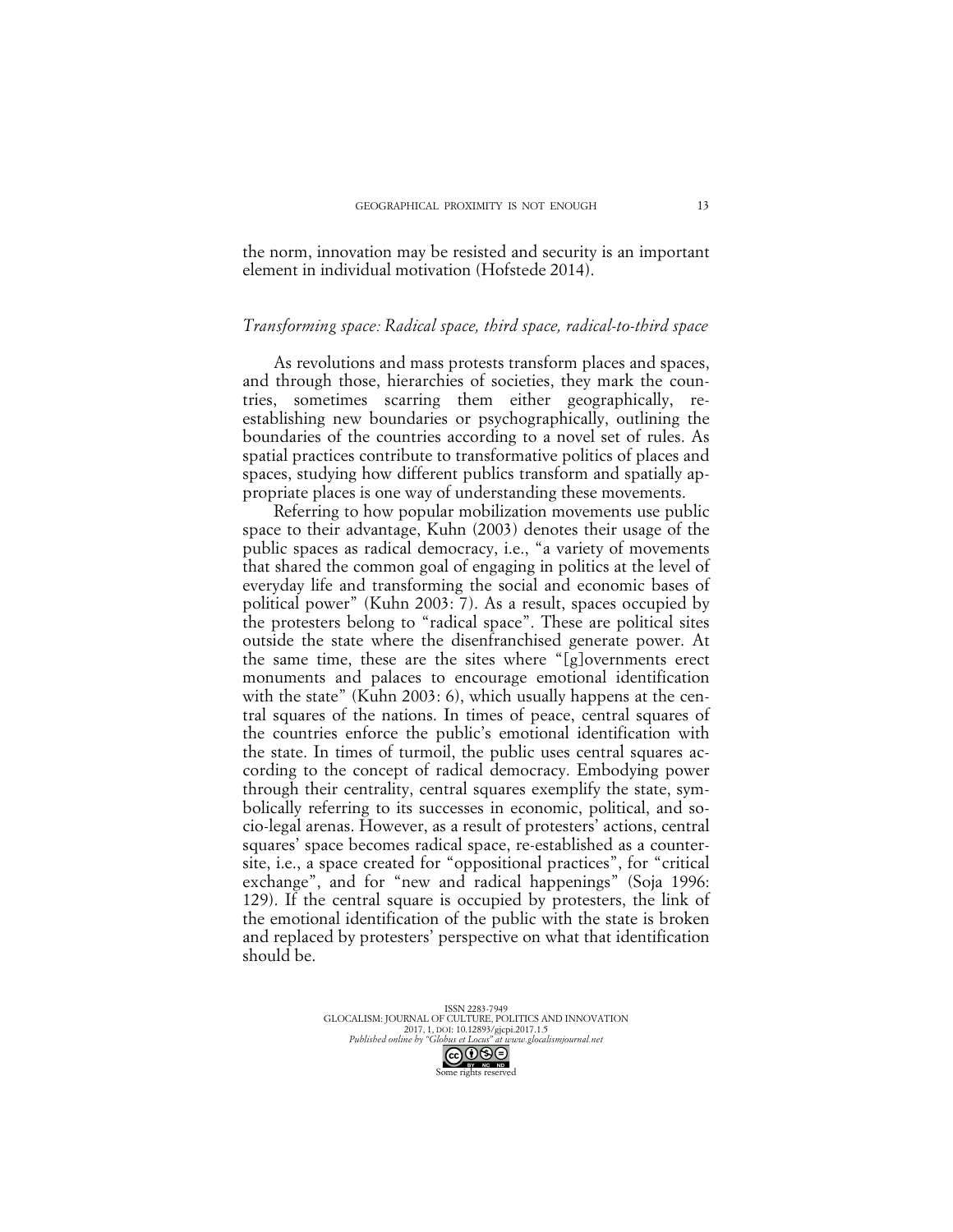All social spaces and places have an ability to stimulate solidarity. Kuhn (2003) focuses on the creation of casas del popolo ("houses of the people") as sites of resistance and transformative political practices in turn-of-the-[twentieth]-century Italy. For her, political groups can create distinctive places to develop new identities and practices, while using such public spaces to democratize ever-widening sets of social relations. Building barricades and tents on the central squares of the nations can be considered as a first step toward re-establishing the public's authority over the space that had been under government foresight. Building barricades as a means of "moral" rather than "military" importance in "a performance of solidarity", the protesters rely on the "material embodiment" of the barricades for "cooperation and mutual protection", reestablishing physical proximity that fostered solidarity "by facilitating the implicit processes whereby individuals share and constantly revise interpretations" (Kuhn 2003: 43). The central squares of the Arab Spring countries occupied by the protesters became places of revolt, civic discussion, and rage. And even though after the revolution or an attempt to create one, these places then quickly returned to their original state, their spatiality have been undergoing changes, sometimes several times, during the societal turmoil. It could have changed from that of social order to the one of radical space and from the one of radical space to that one that exemplified the defeat of the revolution, i.e., third space.

Because it embodies the political power of place that evolves from the ability of the space "to link social, symbolic, and experiential dimensions" (Kuhn 2003: 4), third space, among all other concepts describing space, seems suitable to frame the spatiality of unrests that did not result in the revolution. Third space exemplifies political power of transformative politics, which triggers changes in social, cultural, economic, and political life of society and which "comes from separating, juxtaposing, and recombining these dimensions" (Kuhn 2003: 4).

When developing the concept of third space, Bhabha (2004) outlined it as a space of radical openness and hybridity, the space of resistance being opened at the margins of new cultural, social, political, and economic conditions. Adapting the concept of third space to explain the spatiality of post-colonialism, Blair (2014) refers to it as something else besides "colonized and the colonizers",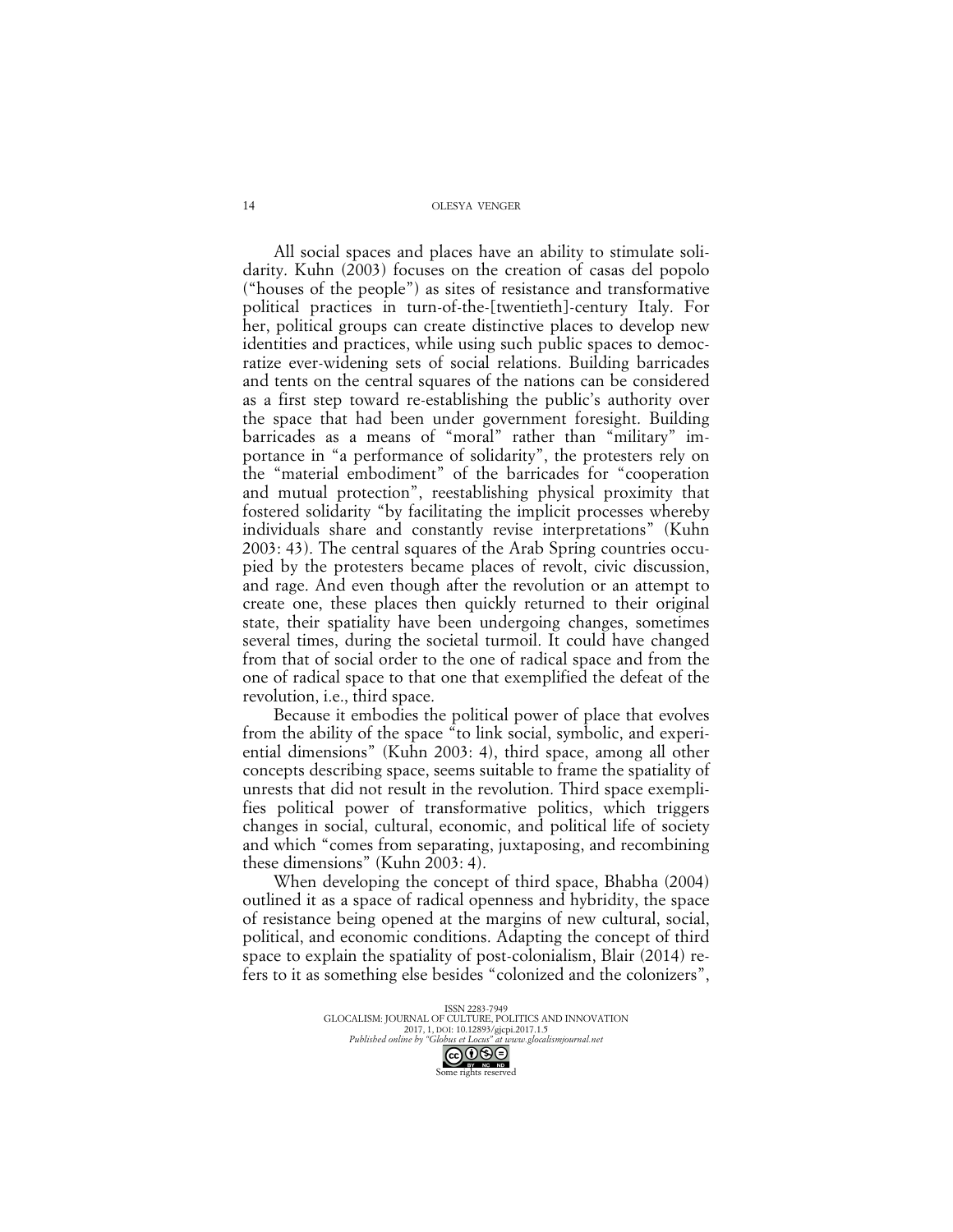a space that does not belong to the former or the latter. Borrowing this reasoning to interpret successful and unsuccessful uprisings and their spatiality, this paper outlines the third space as something else besides "revolutionary" and "non-revolutionary", in this case, the third space would describe a territory of the country or countries, a space that cannot be referred to as "radical", since, for the most part, especially in the cases of unsuccessful uprisings, the spatiality of those uprisings failed to become radical enough for the uprising to win.

At the same time, since even the protests that happened in the countries of unsuccessful Arab Spring uprisings were triggered by one or more revolutionary situations (Lenin 1915), the spatiality of those countries cannot be outlined in the usual terms of calm urban space without any revolutionary activities. Hence, third space, if applied to the analysis of political geography of the Arab Spring, becomes a space that is situated in-between radical space of those publics who cannot bear the state's oppression and the space of those publics content with their lives, i.e., the prerevolutionary space that is ready to erupt on the one hand and is not ready to explode just yet on the other.

The emphasis on culture as an important variable in the development of mass protests and their sustenance provides this paper with an opportunity to talk about the concept of culturescapes as determinants of political, social, and economic situations of the countries in turmoil. Transgressions in national boundaries and cultural traditions form a culturescape, an environment that brings nuanced understandings of sometimes identical conflicts with different consequences that can be spatially spread across many regions of the world.

### *Analysis of cultural traditions in the Arab Spring countries*

Given the historical, political, and economic contexts, the countries' scores on cultural dimensions reflect the success or failures of the revolutionary uprisings. An extended classification of the cultural indicators shows how they fit within the environments of the Arab Spring countries, mapping the revolutionary spaces of (no) cultural contagion (Tab. 2).

> ISSN 2283-7949 GLOCALISM: JOURNAL OF CULTURE, POLITICS AND INNOVATION 2017, 1, DOI: 10.12893/gjcpi.2017.1.5 *Published online by "Globus et Locus" at www.glocalismjournal.net*

> > Some rights reserved

15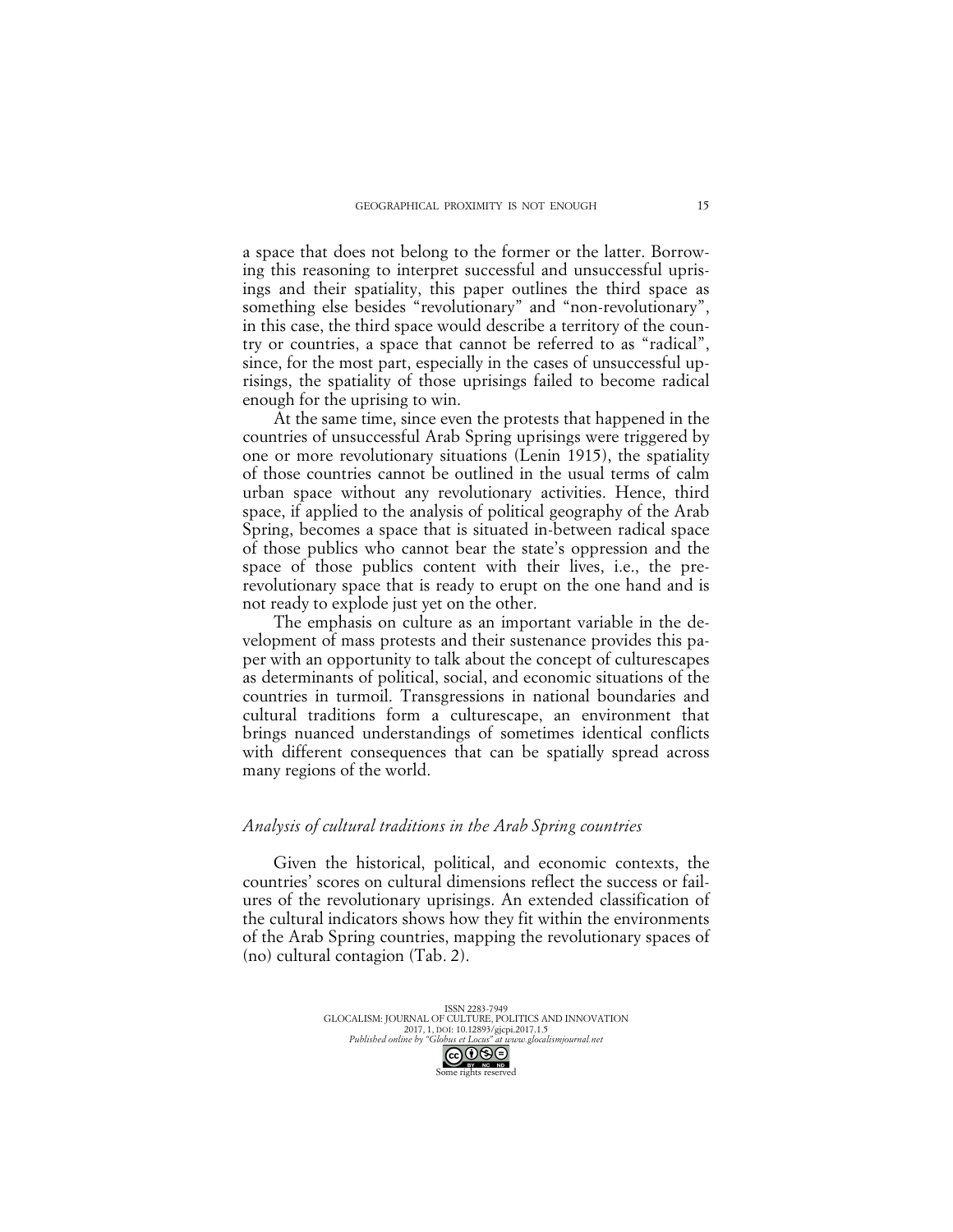An analysis of cultural dimensions shows that almost all countries of the Arab Spring had high power distance. The scores for this indicator ranged from 58 for Iran to 90 and 95 for Kuwait and Saudi Arabia. Scoring high on power distance, the Arab Spring countries demonstrate no upward mobility and impossibility for any ordinary citizen to influence the country's political and or socio-legal life. This observation contributes to the revolutionary atmosphere of any country that hosted a successful revolution as defined by Lenin (1915). Egypt and Libya exemplify this situation very well. The revolution is bound to happen in the countries with high power distance, especially if these countries do not make any attempts to appease the public either through monetary concessions (e.g., Saudi Arabia) or by making promises to conduct political reforms (e.g., Kuwait).

With the exception of Iran, the Arab Spring countries also demonstrated similar high scores on the cultural dimension of masculinity, ranging from 43 for Iran to 70 for Iraq. As Iran is considered a relatively feminine society, where people value collaboration more than competition, generally, in masculine societies people appreciate competitiveness more than an ability of working "to work" and not working to "live". Even though the spirit of competition for power has been present in all Arab Spring countries to a different degree, the result of mass protests, however, were determined by a combination of cultural, political, and socio-legal factors.

The scores for individualism ranged from 25 for the United Arab Emirates, Saudi Arabia, and Egypt to 46 for Morocco. Hence, all countries that hosted the Arab Spring are characterized as collectivistic societies, where people depend upon each other, knowing that they can succeed only by working together. Organizing mass protests is easier in a collectivistic society as opposed to a society high on individualism. That is one more reason why all Arab Spring countries experienced protests, even though some countries experienced large protests and some countries only saw minor protests. But the outcome of the protests and its numbers depend on the specific context of the country.

The scores for the cultural dimension of pragmatism tended to cluster together for all Arab Spring countries, ranging from Egypt's score of 7 to Saudi Arabia's score of 36. This fact offers additional evidence regarding a relationship between similar cul-

> ISSN 2283-7949 GLOCALISM: JOURNAL OF CULTURE, POLITICS AND INNOVATION 2017, 1, DOI: 10.12893/gjcpi.2017.1.5 *Published online by "Globus et Locus" at www.glocalismjournal.net* CO **O** S O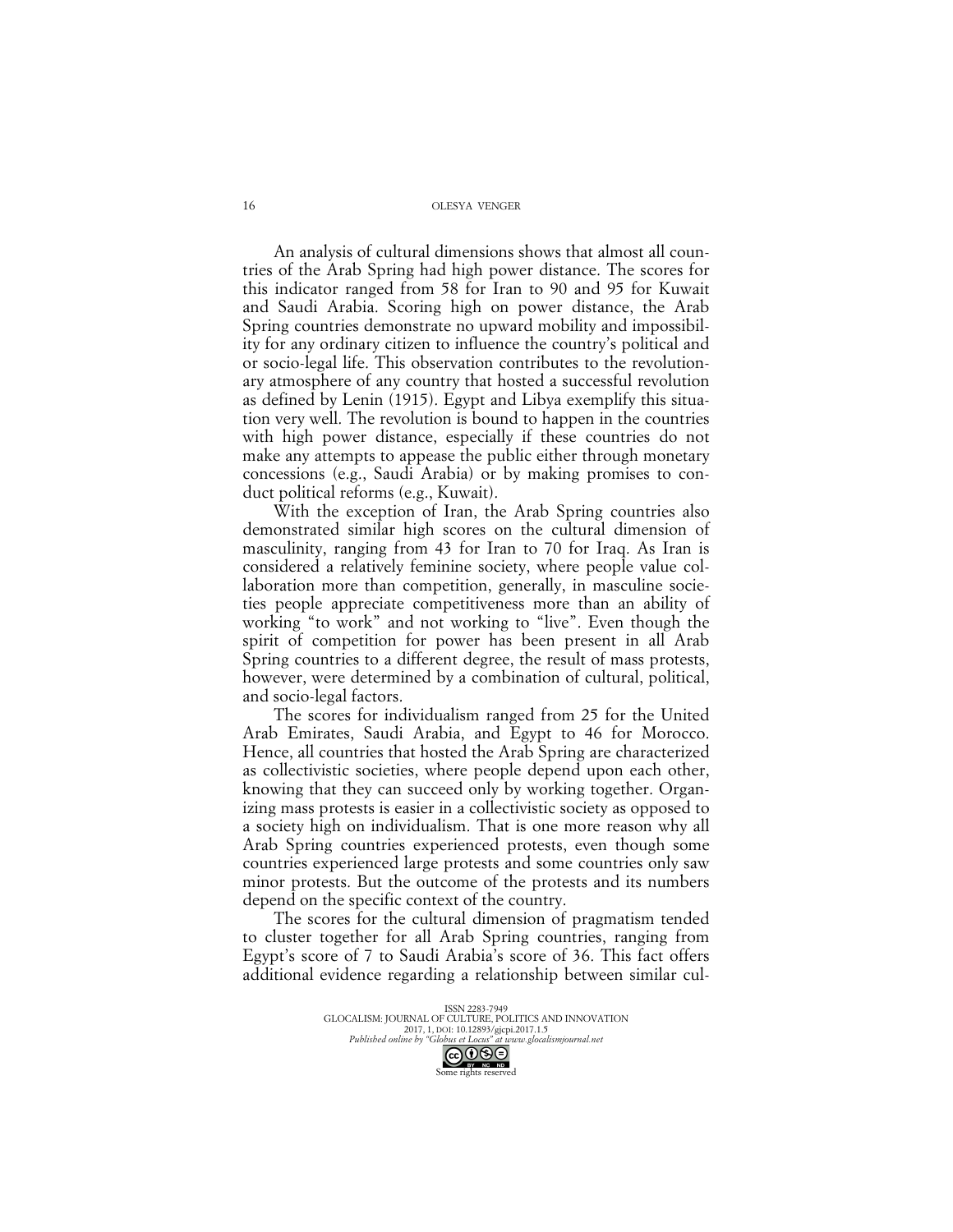tural backgrounds of the Arab Spring countries and the outcomes of revolutionary movements.

Egypt's score of 4 is the lowest and Saudi Arabia's score of 52 is the highest on the indulgence/restraint dimension. Despite some differences on this cultural indicator, nevertheless, the cultural scores on this indicator in the Arab Spring countries provide an explanation for the impact of restrictive atmosphere in society on uprisings. Using Lenin's (1915) logic regarding revolutionary situations, if stimulated by some events, restrictive atmosphere is prone to ignite unrest among the disgruntled public who is usually silent in times of prosperity (e.g., Egypt). On the other hand, the atmosphere of ambivalence toward restrictions imposed by the government serves as a basis for a society's willingness to accept monetary concessions from the government in exchange for peace (e.g., Saudi Arabia).

Finally, with the exception of Lebanon, all Arab Spring countries have similar, relatively high, scores on the dimension of uncertainty avoidance, ranging from 50 for Lebanon to 85 for Iraq. This observation attests to the fact that the public of all Arab Spring countries, except Lebanese public, was eager to avoid uncertainty at all costs, including by sustaining revolutionary movements. As for Lebanon, having a score of 50, the Lebanese do not mind uncertain situations in their lives. It is worth noting that, per Lenin's definition of revolutions, other cultural, economic, and political factors should be taken into consideration when making conclusions about revolutions and their degree of success.

# CULTURAL INFLUENCE ON THE SPATIALITY OF THE ARAB SPRING UPRISINGS

The following discussion elaborates on the patterns of cultural contagion of conflict in more detail. It discusses the spatiality of the Arab Spring uprisings in conjunction with their cultural dimensions.

ISSN 2283-7949 GLOCALISM: JOURNAL OF CULTURE, POLITICS AND INNOVATION 2017, 1, DOI: 10.12893/gjcpi.2017.1.5<br>Published online by "Globus et Locus" at www.glocal. *Published online by "Globus et Locus" at www.glocalismjournal.net*

Some rights reserved

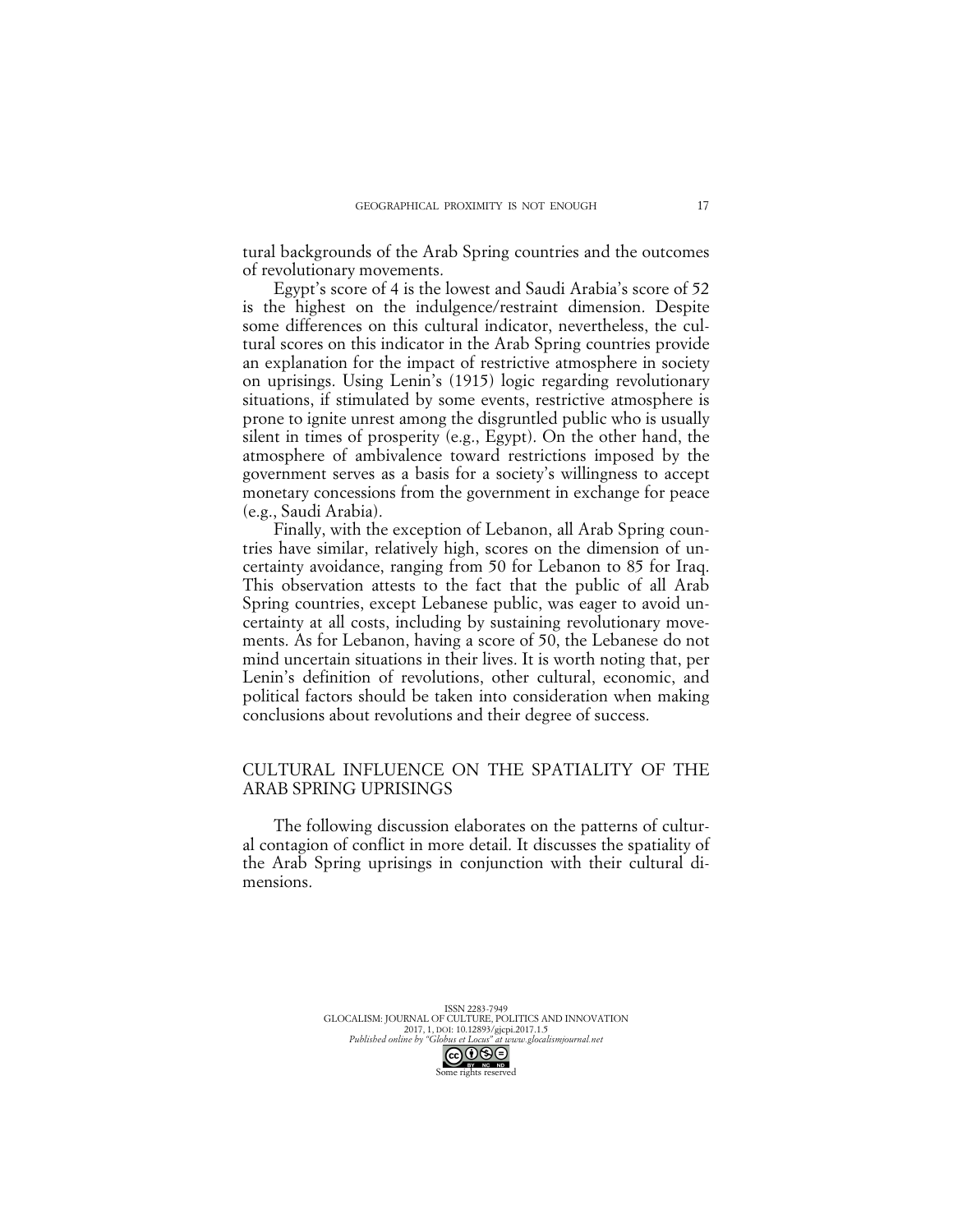## *Reconfiguring the meaning of spaces*

Exemplifying the pinnacle of the people's frustration with the regimes, self-immolations of individuals, performed in central squares and renowned public places, fueled the anger of crowds, intertwining culture and politics, economy and law, order and disorder, despair due to the high unemployment rates and hopes for a better future. Establishing and maintaining radical spaces, Arab Spring revolutionary crowds occupied radical space in those countries where revolutions achieved their goals of changing the regimes. On the other hand, the public of those countries with unsuccessful revolutions, even though at first they were able to establish radical spaces for protests, failed to maintain it. As a result, in the case of failed revolutions, the radical space of the central squares were transformed into the third space, a space in-between success and failure, order and disorder, and, eventually, the protesters in the majority of these spaces were dispersed either by force or by the promises of the governments willing to make concessions to the protesters.

While at some point, the Arab Spring revolutionary movements identified themselves with radical democracy and transformed the central squares into the places exhibiting the attributes of radical space, they were not completely successful in the transformation of these places and spaces. As a result, they paved the way to an emergence of political spaces and power that could be no longer conceived as belonging to a radical space, because they had been reclaimed by authorities; and because the protesters failed to achieve their demands within it. Instead, even though these spaces remained in contention, they stayed stable, yet volatile and susceptible to changes, exemplifying third space, the space of either a failed revolution or an unfinished revolution in the making.

### *Sustaining revolutionary sentiments through culture*

The spatiality of the Arab Spring's movements is interconnected with the cultural sentiments and traditions of selfimmolations in these nations. Confirming previous research on Hofstede's (2014) cultural dimensions and their linkage to the

> ISSN 2283-7949 GLOCALISM: JOURNAL OF CULTURE, POLITICS AND INNOVATION 2017, 1, DOI: 10.12893/gjcpi.2017.1.5 *Published online by "Globus et Locus" at www.glocalismjournal.net* Some rights reserved

18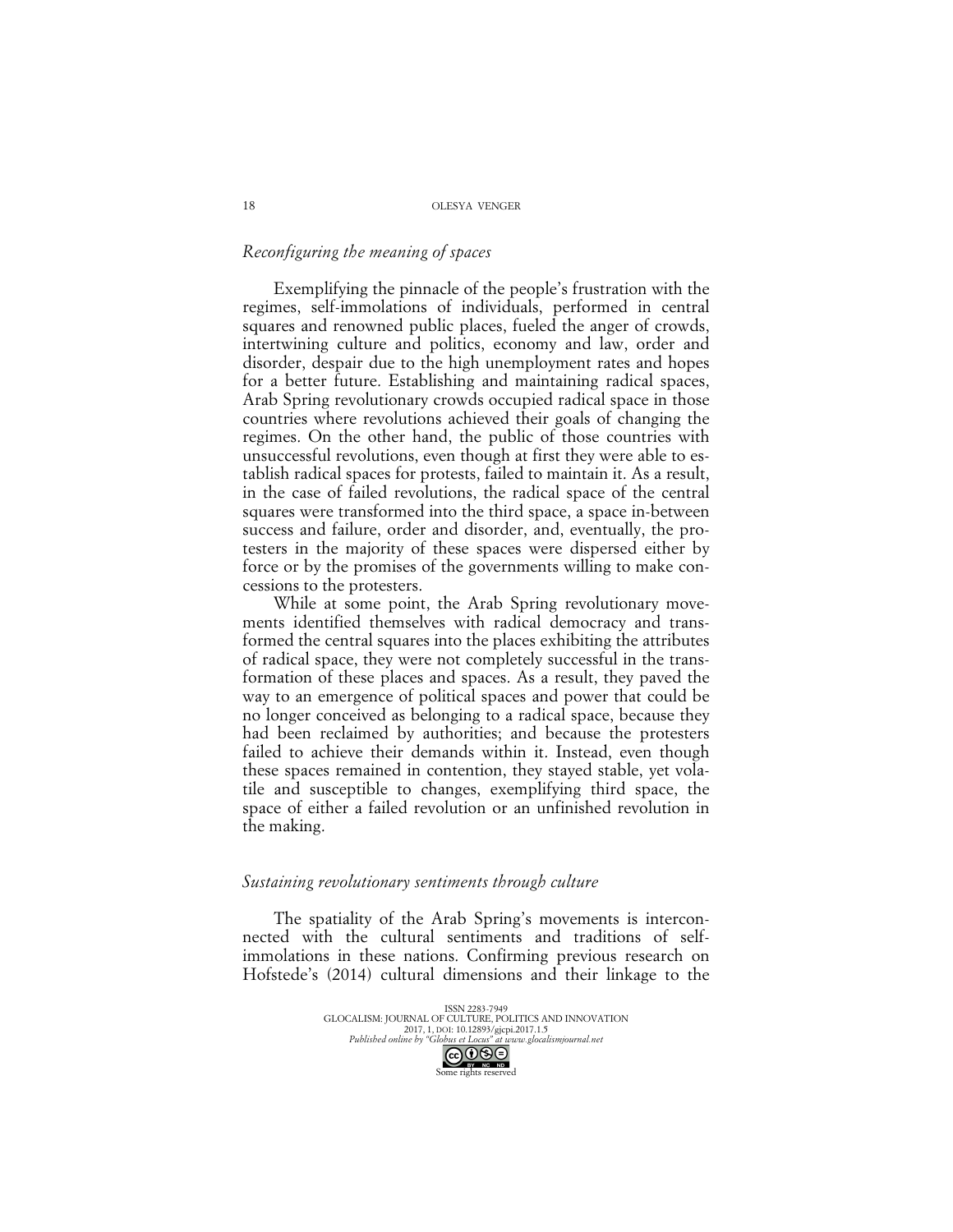Human Development Index and prosperity (Gamlath 2016), all cultural dimensions, except masculinity, contributed to explaining how culture shaped successes versus failures of the uprisings in the Arab Spring countries.

For example, the dimension of indulgence/restraint may be instrumental in explaining why some countries' succeeded whereas others failed to change their regimes. Indeed, the lower the cultural dimension of indulgence/restraint, the more restrictive was the country during the Arab Spring (see Tab. 2). This study's findings go in line with the findings of Skocpol (1989), who argued that more restrictive societies have more chances of witnessing a revolution than less restrictive societies. Similarly, Hess (2013) found that societies with "very low levels of centralization" tend to deny popular mobilization movements and protesters any opportunity "to use an intrusive, centralized state as a common, unifying target for mobilizing national-level contention" (Hess 2013: 266).

The effects of cultural contexts and conditions on protests and uprisings can be traced with the help of cultural dimensions of indulgence/restraint, since there may be a relationship between a given country's score on cultural dimensions and the output of its uprising. With the cultural dimension of indulgence of 4, Egypt is the example of a highly restrictive society that has fallen under the pressure of revolutionary crowds. As a result, Egyptians overthrew their President and began a revolution. Similarly, in the case of Libya and Lebanon, the countries that scored at 34 and 25 on the dimension of indulgence/restraint, both experienced a change in the regime.

In contrast, having a score of 52 on indulgence and or restraint, the public of Saudi Arabia was relatively ambivalent toward whether Saudi Arabian society encourages either. Hence, Saudis seem not to be inclined to hold mass demonstrations for a long time in the event of social or political unrest. This attitude is attested by the fact that the Saudi Arabian society saw only minor protests during the Arab Spring and the government made monetary concessions to the public. Nevertheless, it is worth noting that among all Arab Spring countries, Saudi Arabia scored the highest on the cultural dimension of indulgence/restraint, meaning that Saudi Arabian society could be considered the least restrictive society among the Arab Spring societies.

> ISSN 2283-7949 GLOCALISM: JOURNAL OF CULTURE, POLITICS AND INNOVATION 2017, 1, DOI: 10.12893/gjcpi.2017.1.5 *Published online by "Globus et Locus" at www.glocalismjournal.net* CC **O**S **S**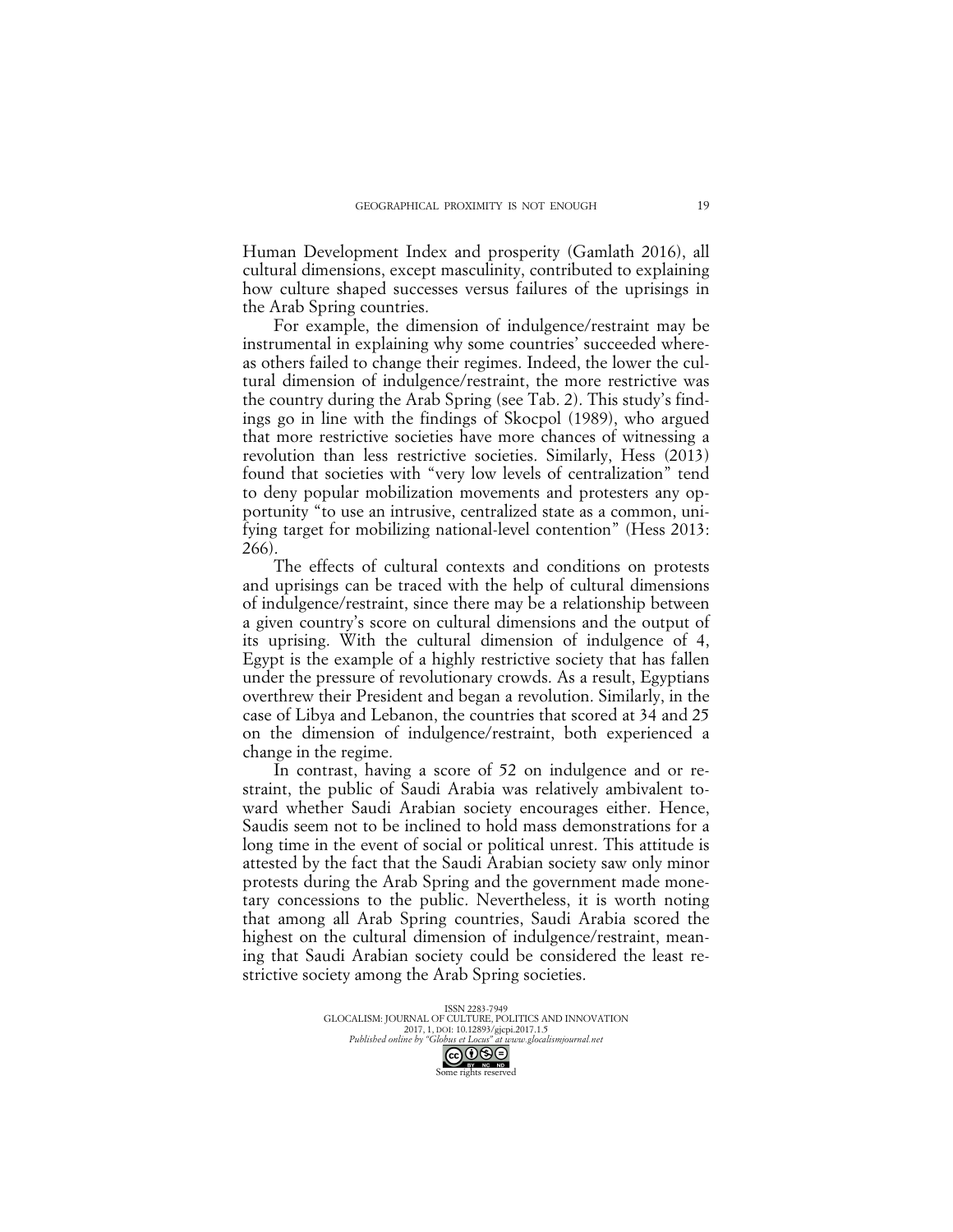There are some exceptions to the abovementioned assumption and a cultural profile of revolutionary situations regarding the relationship between cultural indicators and the outcome of the protests in the Arab Spring countries. However, these exceptions can be explained by additional factors, such as external pressures on the governments and publics of the Arab Spring countries. For instance, having a relatively low score of 17 on the dimension of indulgence/restraint, Iraq would have been also very close to the change of the regime, because of its public inclination to revolt against restrictive policies of the country; however, the presence of external influences and international forces in the country might have prevented the revolutionary sentiments present in the country to achieve their full potential.

Along with economic, social, and socio-political issues, cultural indicators contribute to explaining the situation in the country in times of turmoil. As all statistical tools and indices, these indicators are not ideal; they can, however, provide some insight and a roadmap for what may have happened or what may happen in the future. For instance, according to the Table 2, given no external intervention in their state affairs and no other events, it may be argued that Morocco and Lebanon, the countries that have both 25 as a score for indulgence, may be the next countries facing a possibility of a change in the regime.

To sum up, the following cultural profile of the Arab Spring revolutions can be outlined. The majority of the countries that have uprisings during the Arab Spring had *a*) high power distance, *b*) high restraint and restrictive government policies, *c*) collectivistic nature of society, and *d*) unwillingness of the masses to deal with uncertainty. Whether this cultural profile may also be considered as such that has cultural pre-conditions for revolutionary situations beyond the Arab Spring uprisings is a question for future research. As to the Arab Spring uprisings, one issue is certain: geographical proximity can account for some of the contagion of the Arab Spring revolutionary activities, but it cannot account for all of it.

> ISSN 2283-7949 GLOCALISM: JOURNAL OF CULTURE, POLITICS AND INNOVATION 2017, 1, DOI: 10.12893/gjcpi.2017.1.5 *Published online by "Globus et Locus" at www.glocalismjournal.net*

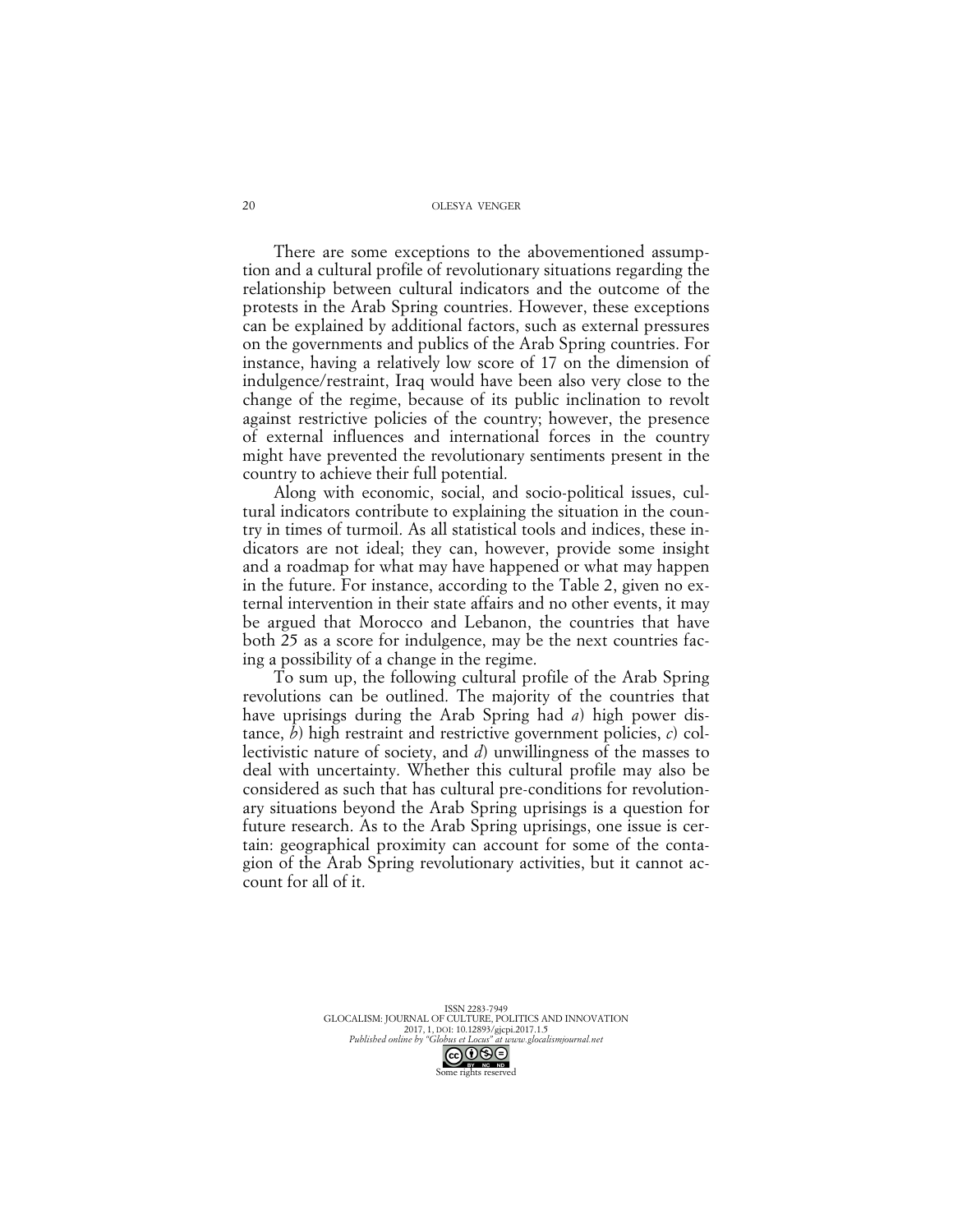### CONCLUSIONS, IMPLICATIONS, AND FUTURE RESEARCH

Having highly contextualized individual economic, political, and social conditions, all Arab Spring nations have been interconnected through various sentiments, one of which, culture, has been given consideration in this paper. There is hardly a generalized, one-size-fits-all solution or a model when it comes to determining successes of the revolutionary protests because of context variability. Despite similar cultural conditions, like the ones present in the countries of the Arab Spring, other economic, political, social, and legal issues may have contributed to the success or failure of revolutionary movements. The seeds of these movements can be planted in one country and, triggered by a certain set of highly contextualized events, can be replanted in another country, which may be on the other side of the world.

Research on social, economic, political, and cultural issues of the countries' governance can inform future studies regarding the effectiveness of the uprisings and whether they can be predicted based on the indicators and indices measuring political, social, and cultural influences. Working together, policies, culture, economy, and law sustain the countries' social order or contribute to their disorder, depending on the history and current state of affairs.

The main implications of this study center on culture and its highly contextualized impact on the result of the Arab Spring protests. For instance, confirming the findings of earlier studies (Hess 2013; Stocpol 1989), this study demonstrated that the culture of indulgence helps to contain revolutionary sentiments, whereas the culture of restraint stimulates them to develop into full-scale revolutions, followed by a change of regime. Notably, those countries that experienced external pressures do not abide by this rule; in fact, these countries were more likely to experience a change of regime and a revolution despite their high cultural scores on indulgence. At the same time, a general rule is that the countries high on indulgence will be less susceptible to revolutionary sentiments, especially if their governments provide the public with either monetary or reforms-related concessions (e.g., Jordan, Saudi Arabia).

Highlighting the importance of cultural attitudes, this study outlines a direction that may be useful for future research on revolutions and how such tools such as Hofstede's cultural dimensions

> ISSN 2283-7949 GLOCALISM: JOURNAL OF CULTURE, POLITICS AND INNOVATION 2017, 1, DOI: 10.12893/gjcpi.2017.1.5 *Published online by "Globus et Locus" at www.glocalismjournal.net* CO **O** S O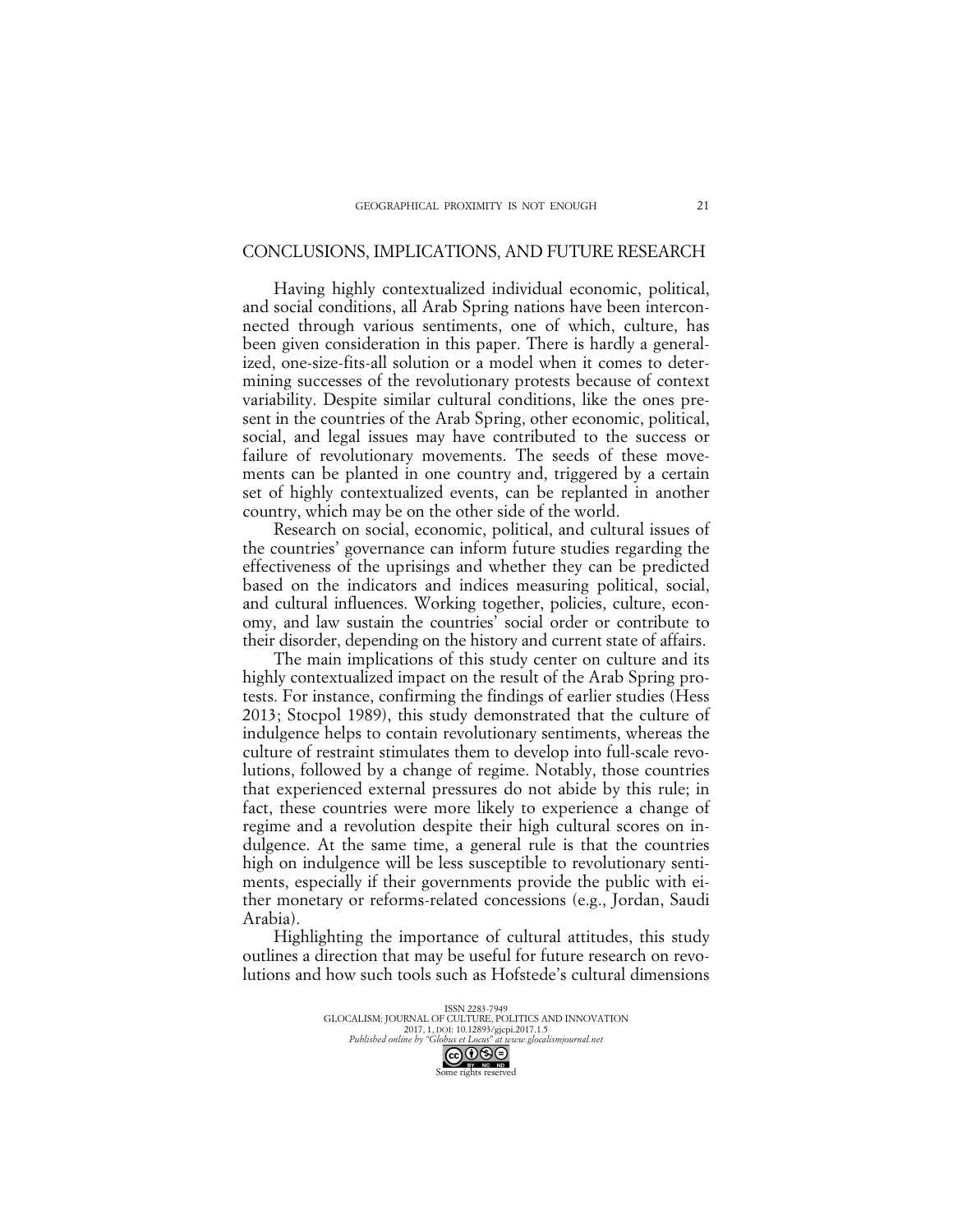(2014) may be employed in investigating the influencers and influences on the outcome of the revolutionary uprisings, places and spaces of the revolutions, and the networks of communication between the countries with major versus minor protests. A more nuanced approach to future research, employing, among other methods, case-comparison studies and conjunctive analysis, will benefit scholarship in the interdisciplinary field of social movements to investigate how they interact with each other, spatially and culturally. As it was shown in previous studies (Venger & Miethe forthcoming), economic, political, and socio-legal issues and their impact on the revolutionary uprisings can be explored with the help of World Governance Indicators and Fragile State Index that allow for such comparisons to be made. A similar approach can be used by future studies regarding the impact of culture.

This study is not without limitations. One of its main limitations is its descriptive nature. However, it provides a conceptual roadmap of how to account for culture when it comes to finding solutions to global and local paradoxes posed by politics, economy, law, and culture. One of the main contributions of this study to the field of globalization and culture research is in its making an attempt to combine interdisciplinary resources and concepts in order to find the answers that are sometimes hard to find while relying on the methods, theories, and literature coming from one discipline.

#### **REFERENCES**

A.K. Al-Rawi (2015), *Sectarianism and the Arab Spring: Framing the popular protests in Bahrain*, in "Global Media and Communication",11, 1, pp. 25-42.

M. Allegra, I. Bono, J. Rokem, A. Casaglia, R. Marzorati, H. Yacobi (2013), *Rethinking cities in contentious times: The mobilisation of urban dissent in the "Arab Spring"*, in "Urban Studies", 50, 9, pp. 1675-1688.

A. Appadurai (1990), *Disjuncture and difference in the global cultural economy*, in "Theory, Culture & Society", 7, 2, pp. 295-310.

Associated Press (2011), *Jordanian self-immolates outside prime minister's office*, in "The Guardian", retrieved from https://www.theguardian.com/world/2011/apr/07/ jordan-self-immolation-protest-amman.

C. Barker, C. Mooers (1997), *Theories of revolution in the light of 1989 in Eastern Europe*, in "Cultural Dynamics", 9, 1, pp. 17-43.

BBC (2011, January 23), *Man dies after setting himself on fire in Saudi Arabia*, retrieved from http://www.bbc.com/news/world-middle-east-12260465.

H. Bhabha (2004), *The Location of Culture*, (London: Routledge).

ISSN 2283-7949 GLOCALISM: JOURNAL OF CULTURE, POLITICS AND INNOVATION 2017, 1, DOI: 10.12893/gjcpi.2017.1.5<br>Published online by "Globus et Locus" at www.glocal. *Published online by "Globus et Locus" at www.glocalismjournal.net*

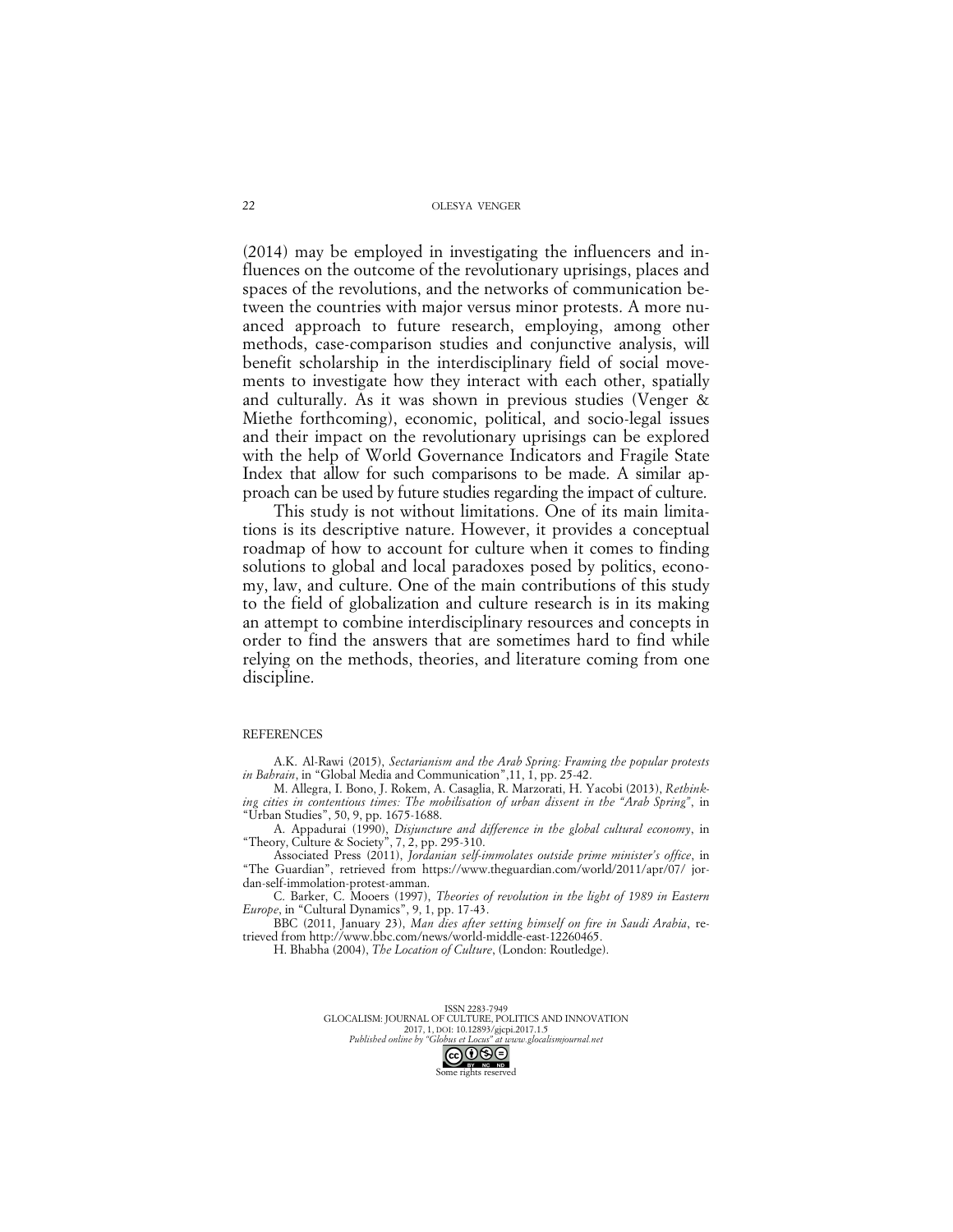G. Blair (2014), *Gayari Chakravorty Spivak: The Negotiation of Third Space*, retrieved from http://www.idsva.edu/student-journal/2014/9/30/gayari-chakravorty-spivak-thenegotiation-of-third-space.

G. Blight, Sh. Pulham, P. Torpey (2012), *Arab spring: an interactive timeline of Middle East protests*, in "The Guardian", retrieved from http://www.theguardian.com/world/ interactive/2011/mar/22/middle-east-protest-interactive-timeline.

C. Bradan (2012, August 16), *The politics of Tibetan self-immolations*, in "CNN", retrieved from http://www.cnn.com/2012/08/16/opinion/bradatan-self-immolation-new.

R. Collins (1995), *Prediction in macrosociology: The case of the soviet collapse*, in "American Journal of Sociology", 100, 6, pp. 1552-1593.

L. Fadel (2011, January 17), *Self-immolation cases in Egypt and Mauritania follow Tunisian incident*, in "The Washington Post", retrieved from http://www.washingtonpost. com/wp-dyn/content/article/2011/01/17/AR2011011703381.html.

R.M. Fishman (2011), *Democratic practice after the revolution: The case of Portugal and beyond*, in "Politics & Society", 39, 2, pp. 233-267.

S. Gamlath (2016), *Human development and national culture: A multivariate exploration*, in "Social Indicators Research".

M. Gelfand, G. Shteynberg, T. Lee, J. Lun, S. Lyons, Ch. Bell, J.Y. Chiao, C.B. Bruss, M.A. Dabbagh, Z. Aycan, A.H. Abdel-Latif, M. Dagher, H. Khashan, N. Soomro (2012), *The cultural contagion of conflict*, in "Philosophical Transactions of Royal Society", 367, pp. 692-703.

M. Gillespie (2013), *BBC Arabic, social media and citizen production: An experiment in digital democracy before the Arab Spring*, in "Theory, Culture & Society", 30, 4, pp. 92-130.

S. Gothoskar, V. Patel, C. Wolkowitz (1982), *Documents from the Indian women's movement*, in "Feminist Review", 12, pp. 92-103.

G. Golan (2013), *The gates of op-ed diplomacy: Newspaper framing the 2011 Egyptian revolution*, in "International Communication Gazette", 75, 4, pp. 359–73.

A.L. Guzman (2015), *Evolution of news frames during the 2011 Egyptian revolution: Critical discourse analysis of Fox News's and CNN's framing of protesters, Mubarak, and the Muslim brotherhood*, in "Journalism & Mass Communication Quarterly", 93, 1, pp. 80–98.

J.R. Halverson, S.W. Ruston, A. Trethewey (2013), *Mediated martyrs of the Arab spring: New media, civil religion, and narrative in Tunisia and Egypt*, in "Journal of Communication", 63, 2, pp. 312-332.

S. Hess (2013), *From the Arab Spring to the Chinese Winter: The institutional sources of authoritarian vulnerability and resilience in Egypt, Tunisia, and China*, in "International Political Science Review", 34, 3, pp. 254-272.

G. Hofstede (2014), *Cultural insights*, retrieved from http://geert-hofstede.com.

C. Höges (2011), *'I Wish I Could Die': Meeting the Man Who Helped Trigger the Arab Spring*, retrieved from http://www.spiegel.de/international/world/self-immolationsurvivor-looks-back-at-arab-spring-a-1072814.html.

M. Karolak (2013), *Arab spring and the escalation of the sectarian divide in Bahrain: An assessment*, in "Conflict & Communication Online", 12, 1, pp. 1-10.

S. Kimball (2011), *Death by fire: Self-immolation in the Arab World*, in "DW", retrieved from http://www.dw.com/en/death-by-fire-self-immolation-in-the-arab-world/a-14898706.

M.M. Kraidy (2016), *Naked blogger of Cairo: Creative insurgency in the Arab world* (Boston: Harvard University Press).

M. Kuhn (2003), *Radical space: Building the house of the people* (New York: Cornell University Press).

V. Lenin (1915), *The Collapse of the Second International*, retrieved from https:// www.marxists.org/archive/lenin/works/1915/csi/v.htm.

J. Lennon (2014), *Assembling a revolution: Graffiti, Cairo and the Arab spring*, in "Cultural Studies Review", 20, 1, pp. 237-275.

T. Markham (2014), *Social media, protest cultures and political subjectivities of the arab spring*, in "Media, Culture & Society", 36, 1, pp. 89-104.

> ISSN 2283-7949 GLOCALISM: JOURNAL OF CULTURE, POLITICS AND INNOVATION 2017, 1, DOI: 10.12893/gjcpi.2017.1.5 *Published online by "Globus et Locus" at www.glocalismjournal.net*